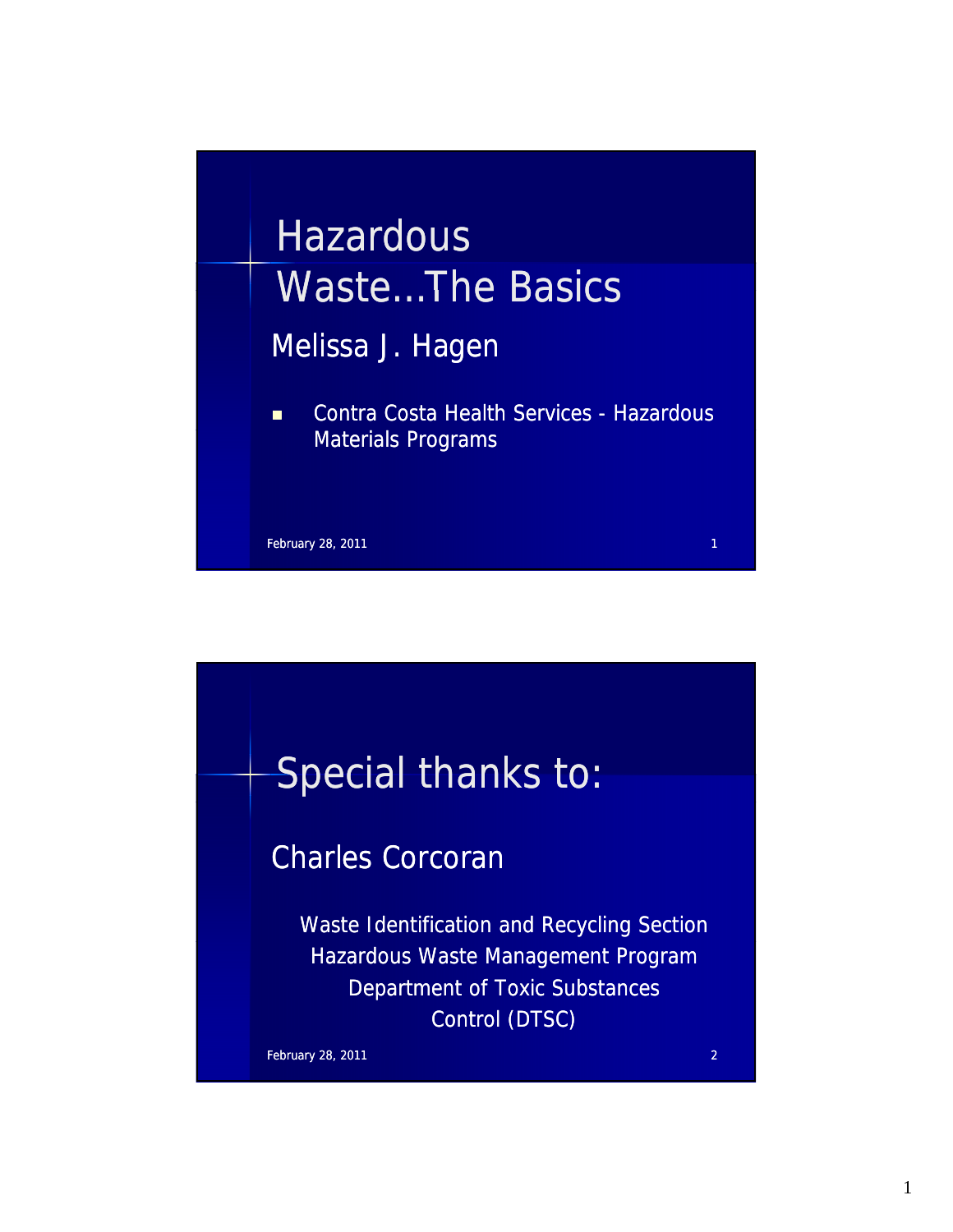# Purpose of Course

- To provide the knowledge to enable you to make a "hazardous waste determination"
- **To familiarize you with laws and** regulations pertaining to regulations pertaining hazardous waste identification

February 28, 2011 2011 3

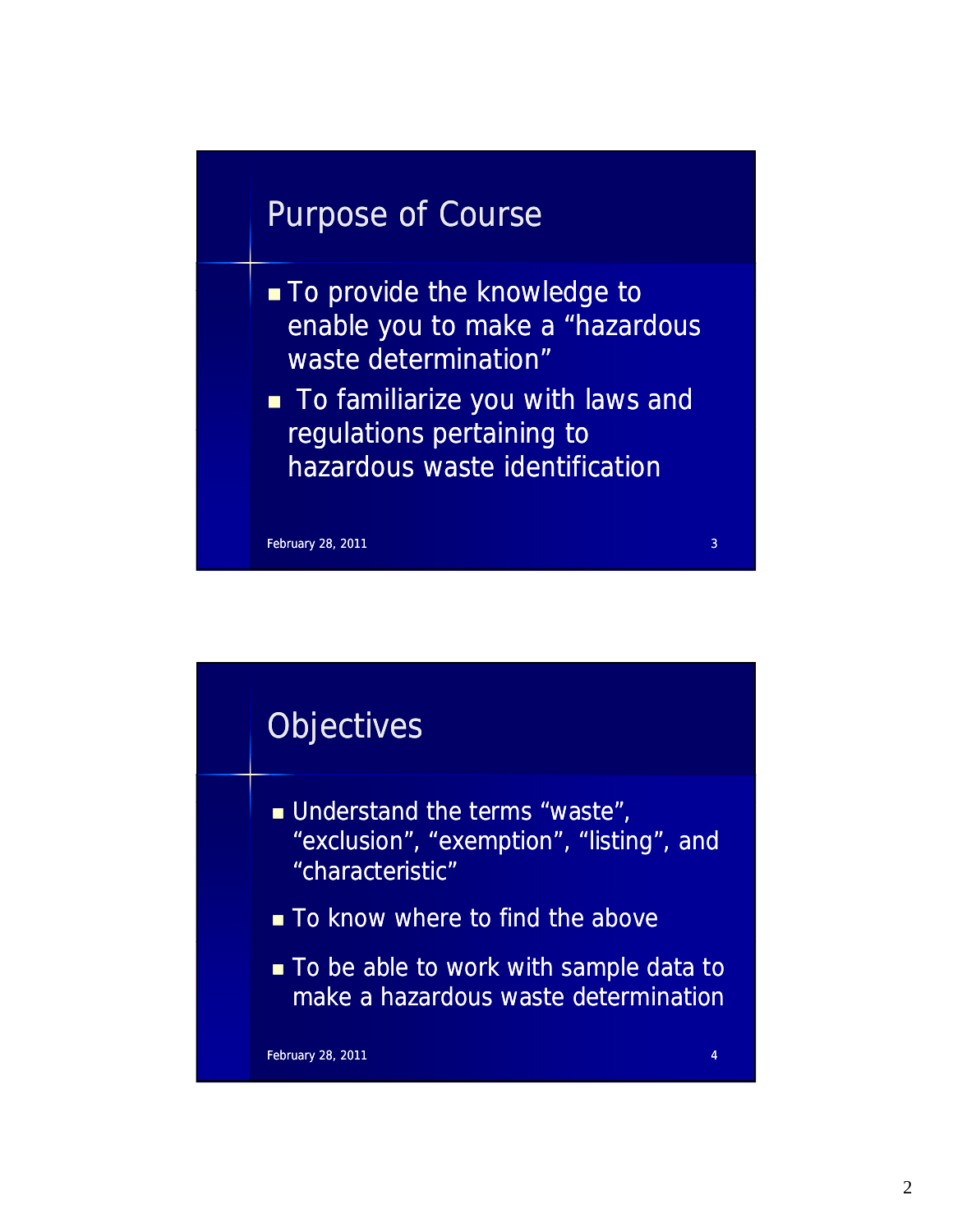# **Agenda**

- $\bullet$  Introductions
- HW Identification & HW Determination **Procedures**
- Break
- **+** HW Management Storage Time Recordkeeping Emergency Response/Training
- CUPA Inspections
- $\triangleleft$  Q&A

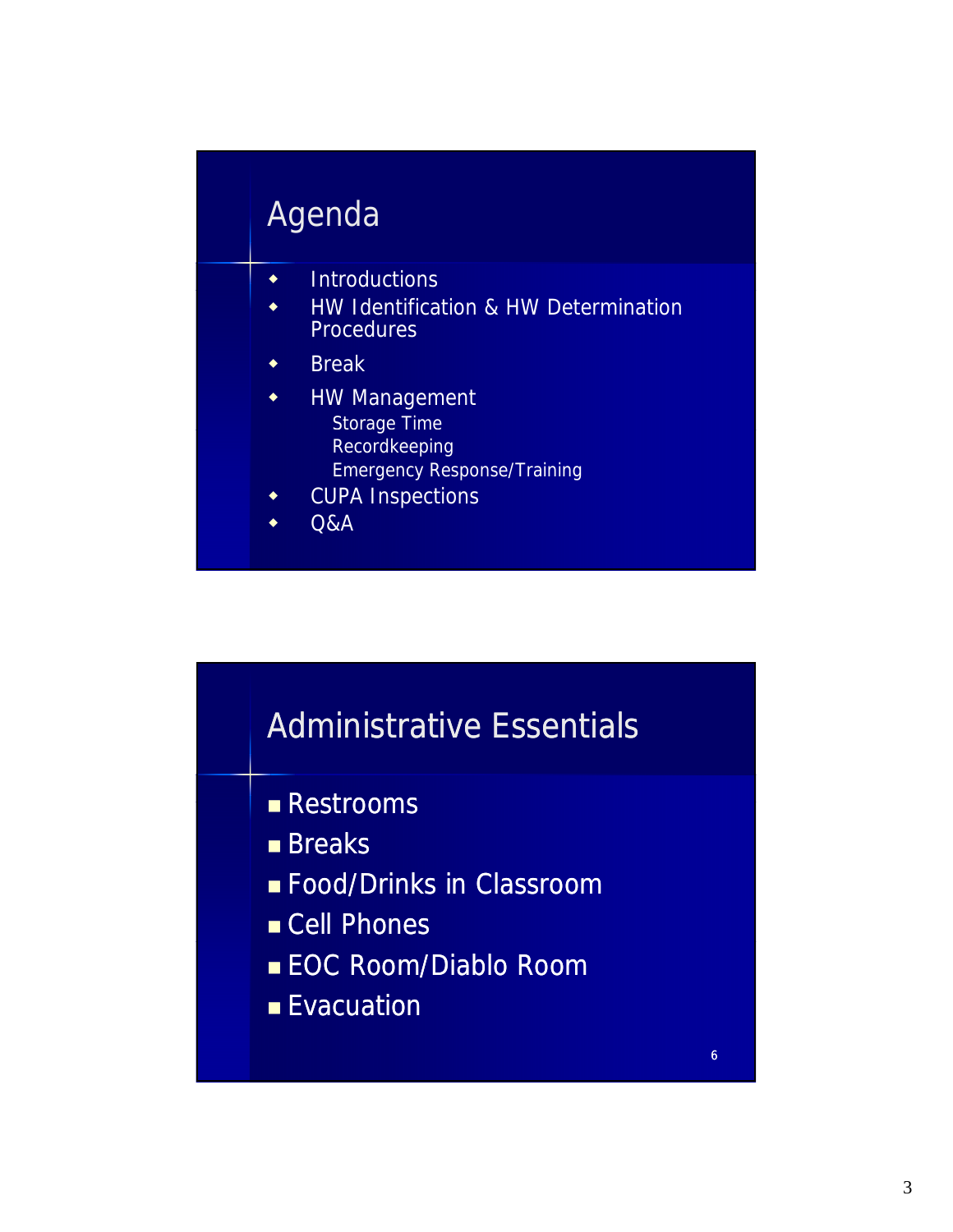# ASK QUESTIONS!!!

- $\blacksquare$  This course is most useful when you explore the concepts with me.
- If something is unclear or doesn't make sense, ask for clarification.

7

**Parking lot" for questions that** need research

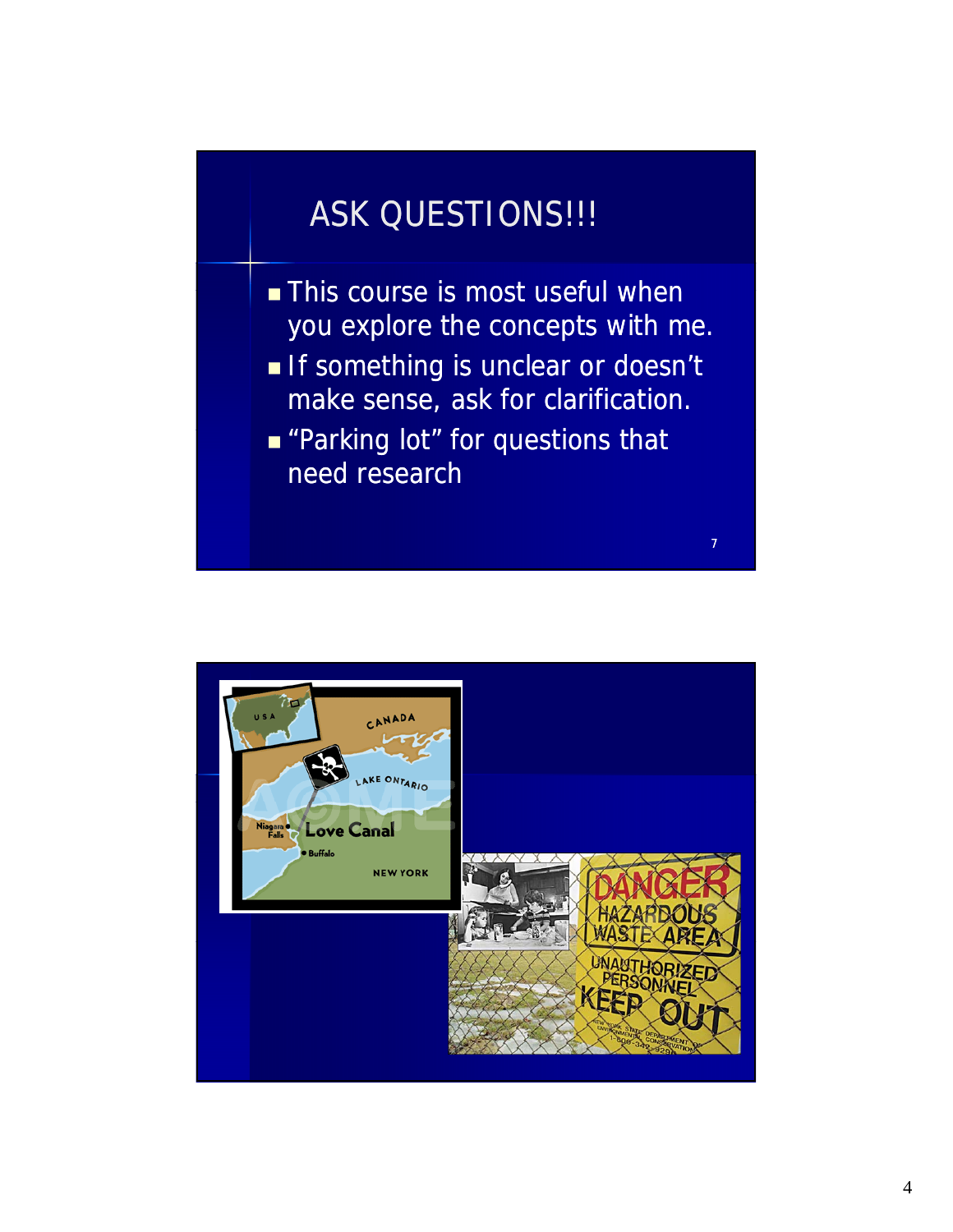# Laws & Regulations

Dual System Federal and State laws and regulations



- Statute: Resource Conservation and Recovery Act or RCRA, Chapter 42, United States Code (1976)
- Regulations: Title 40, Code of Federal Regulations (40 CFR, Parts 260-279)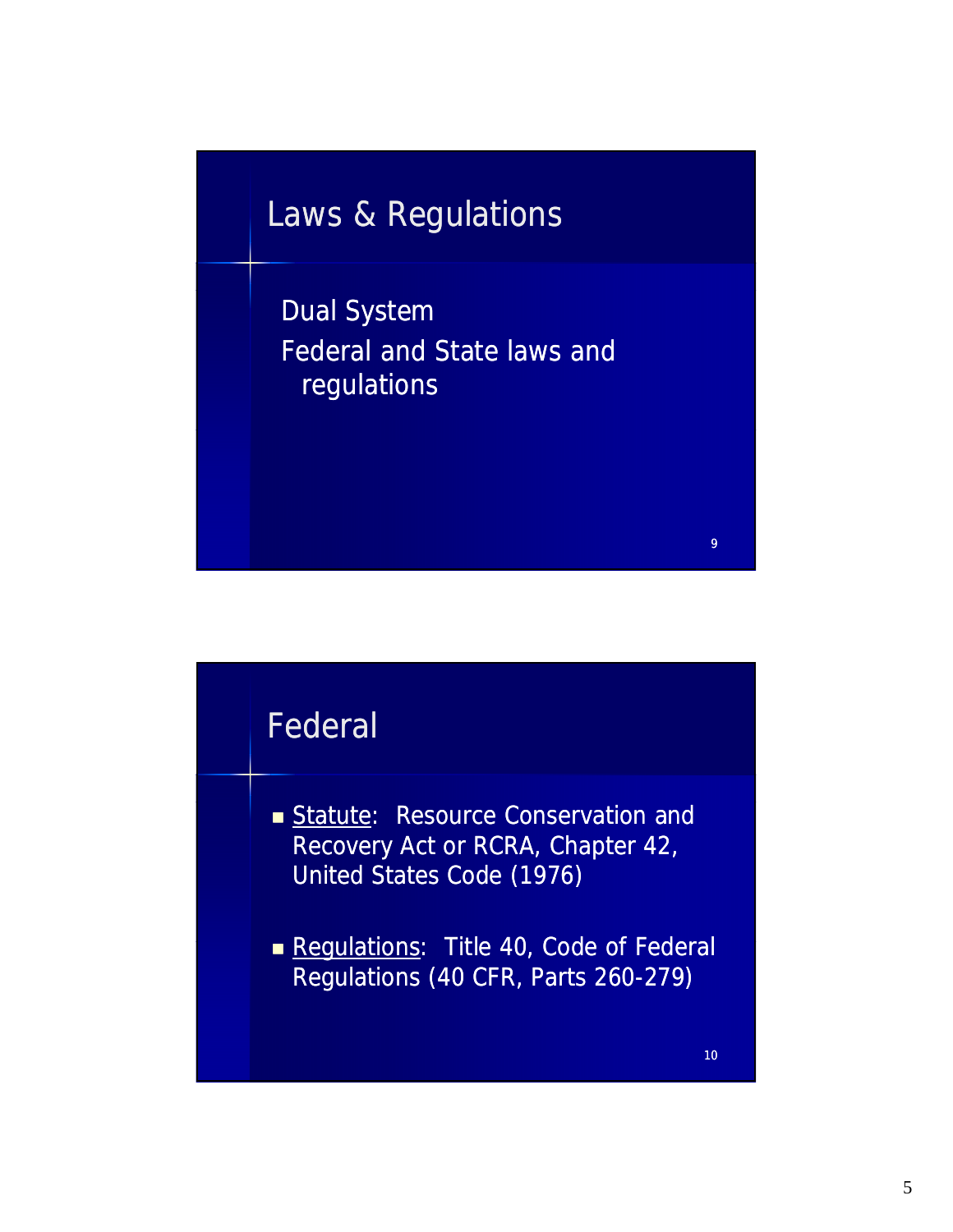# **State**

- Statute: Hazardous Waste Control Law, California Health and Safety Code, Division 20, Chapter 6.5, (1973)
	- (www.leginfo.ca.gov/calaw.html)
- Regulations: California Code of Regulations, Division 4.5, Title 22

11

– (www.calregs.com)

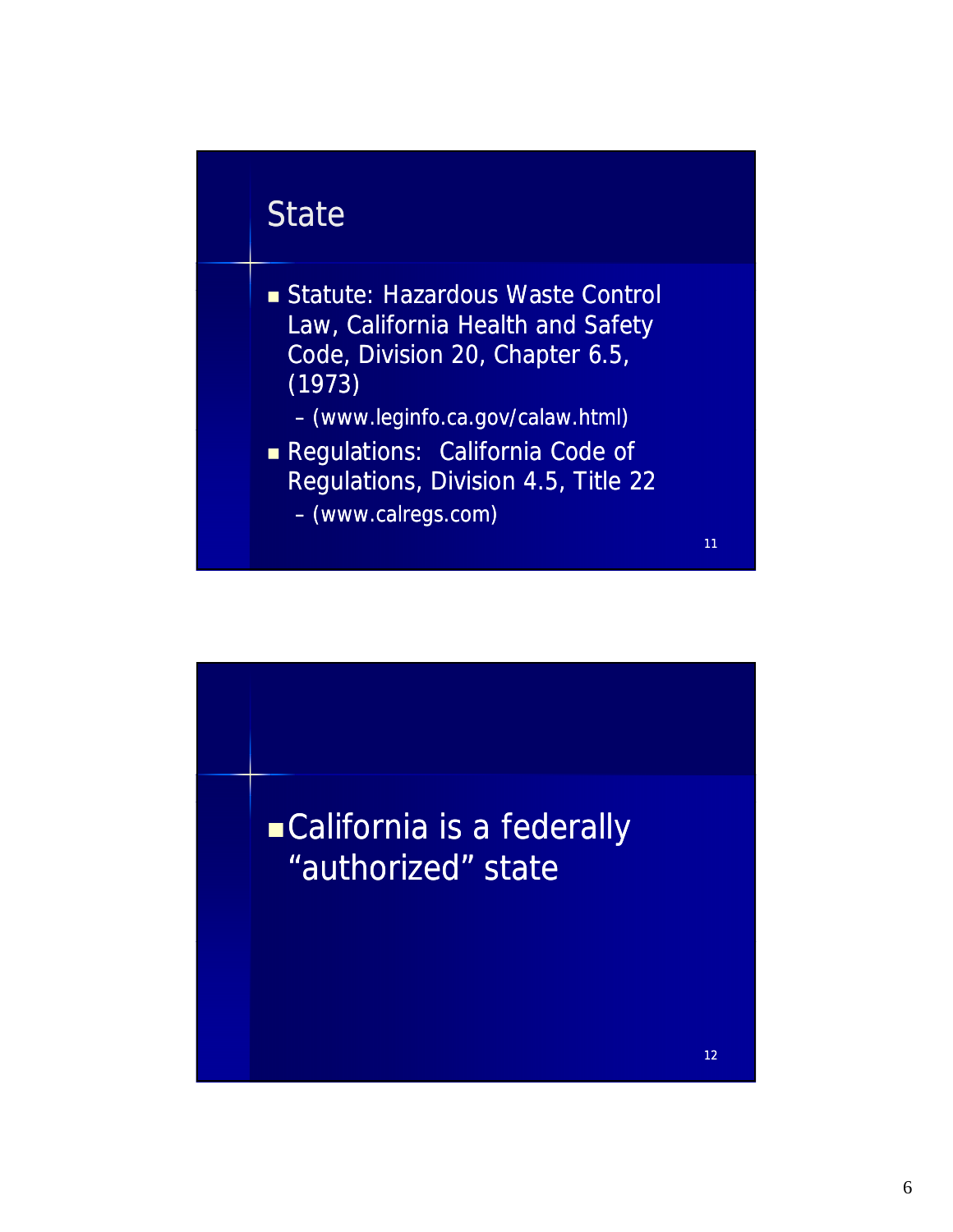# Title 22 CCR: Contents

Chapter 10 - Scope and Definitions **Chapter 11 - Identification and Listing of Hazardous Wastes**

■ Chapter 12 - Generator Standards

 $-$  See section 66262.11

# – See section 66262.11<br>Title 22 CCR: Contents

- Chapter 13 Transporter Standards
- Chapter 14 Requirements for Permitted Facilities
- Chapter 15 Requirements for Interim Status Facilities Interim Status
- Chapter 16 Requirements for Recyclable Wastes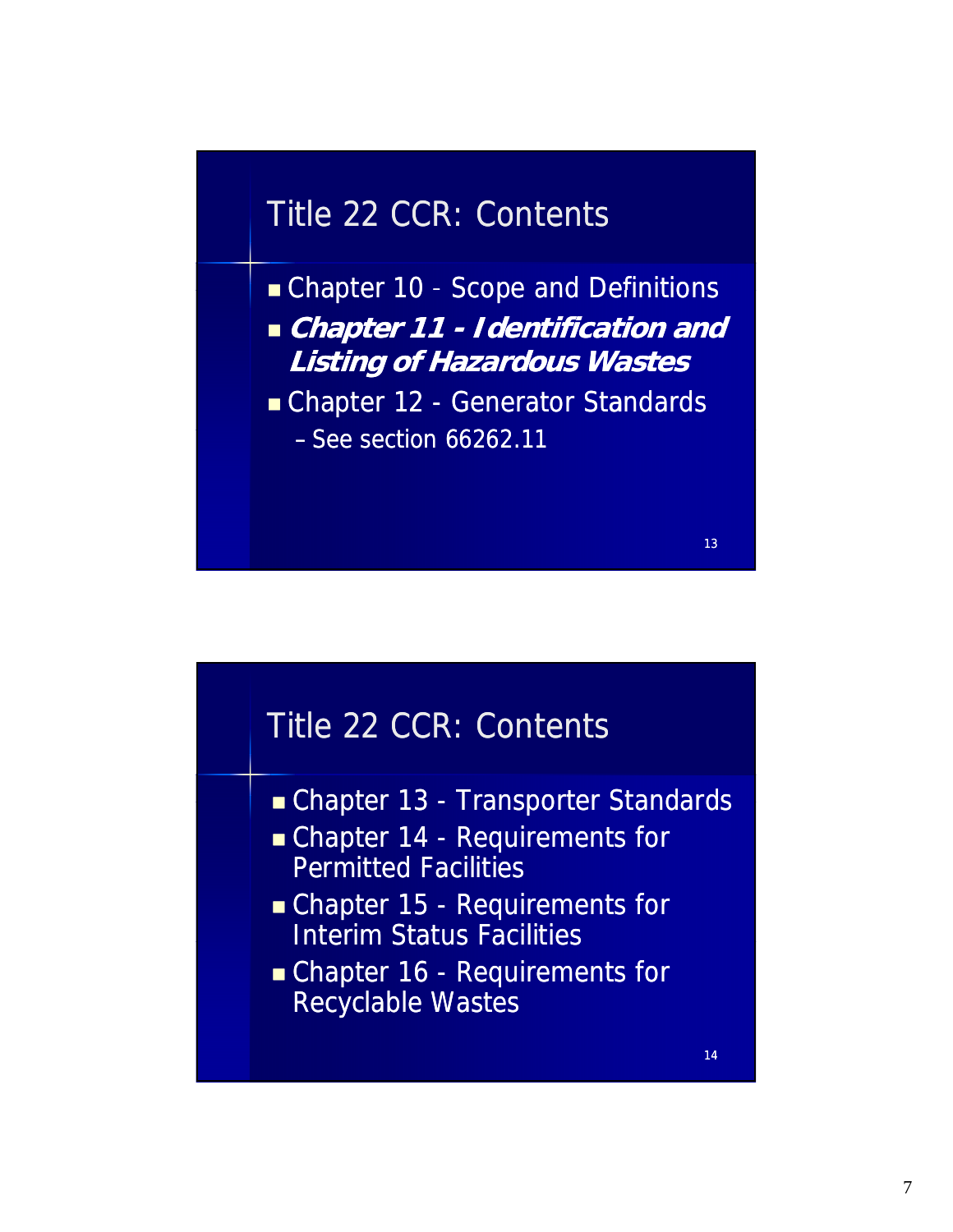



- List of Chemical Names and Common Names of Hazardous Wastes
- **Appendix XII** 
	- California Hazardous Waste Codes
	- NOTE: CUPA Inspections report waste by state waste codes



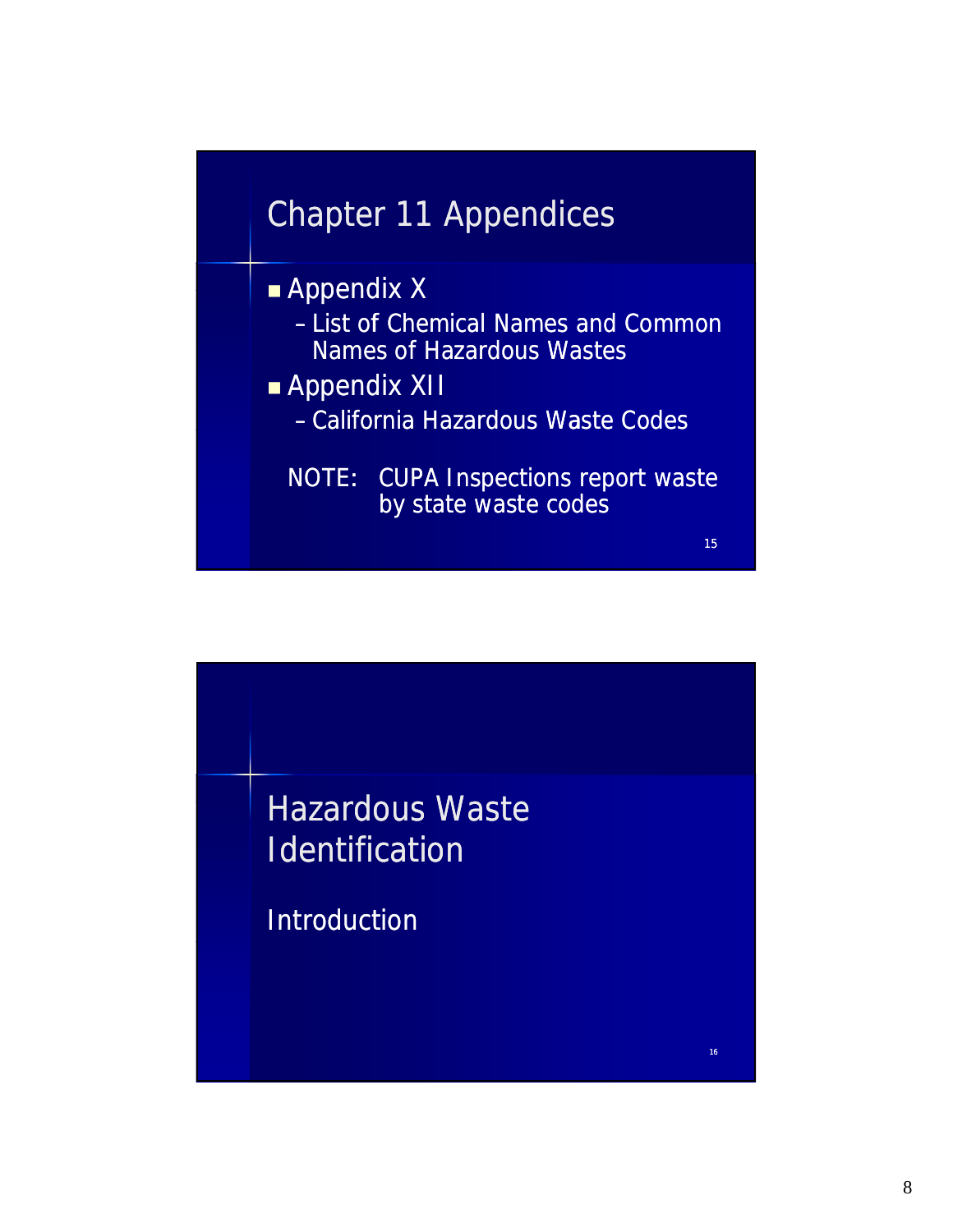



#### **Generators**

- Legally BIG problems
- Illegal management/ disposal of hazardous Illegal management/ disposal of wastes
- $-$  Fines up to \$25,000 per day, per violation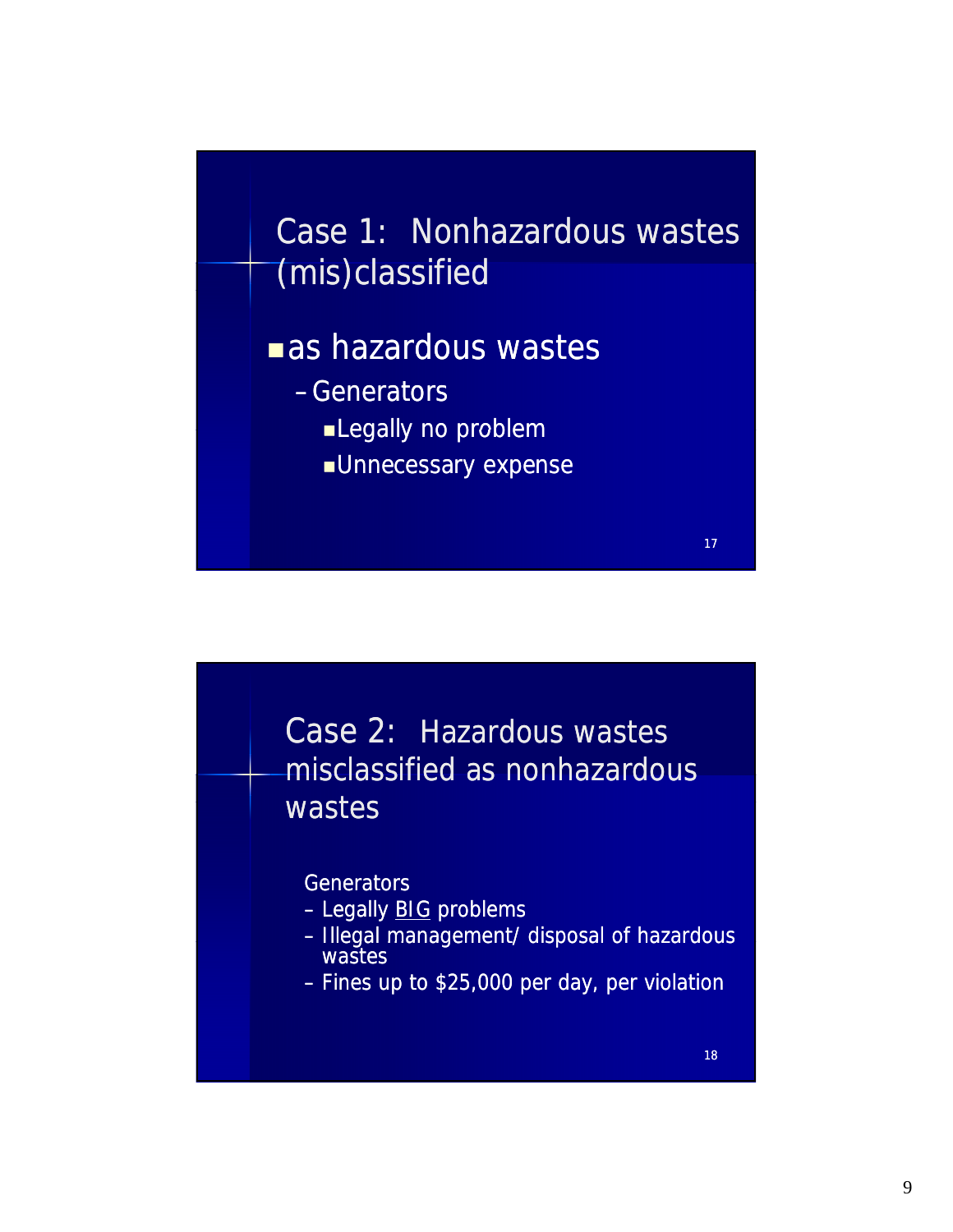Who determines whether the waste is a hazardous waste? 22 CCR §66260.200(c)

Generator's responsibility to make determination



- The information a waste generator may use to classify their waste falls into two categories:
	- Analytical testing data
	- Generator knowledge of materials and processes used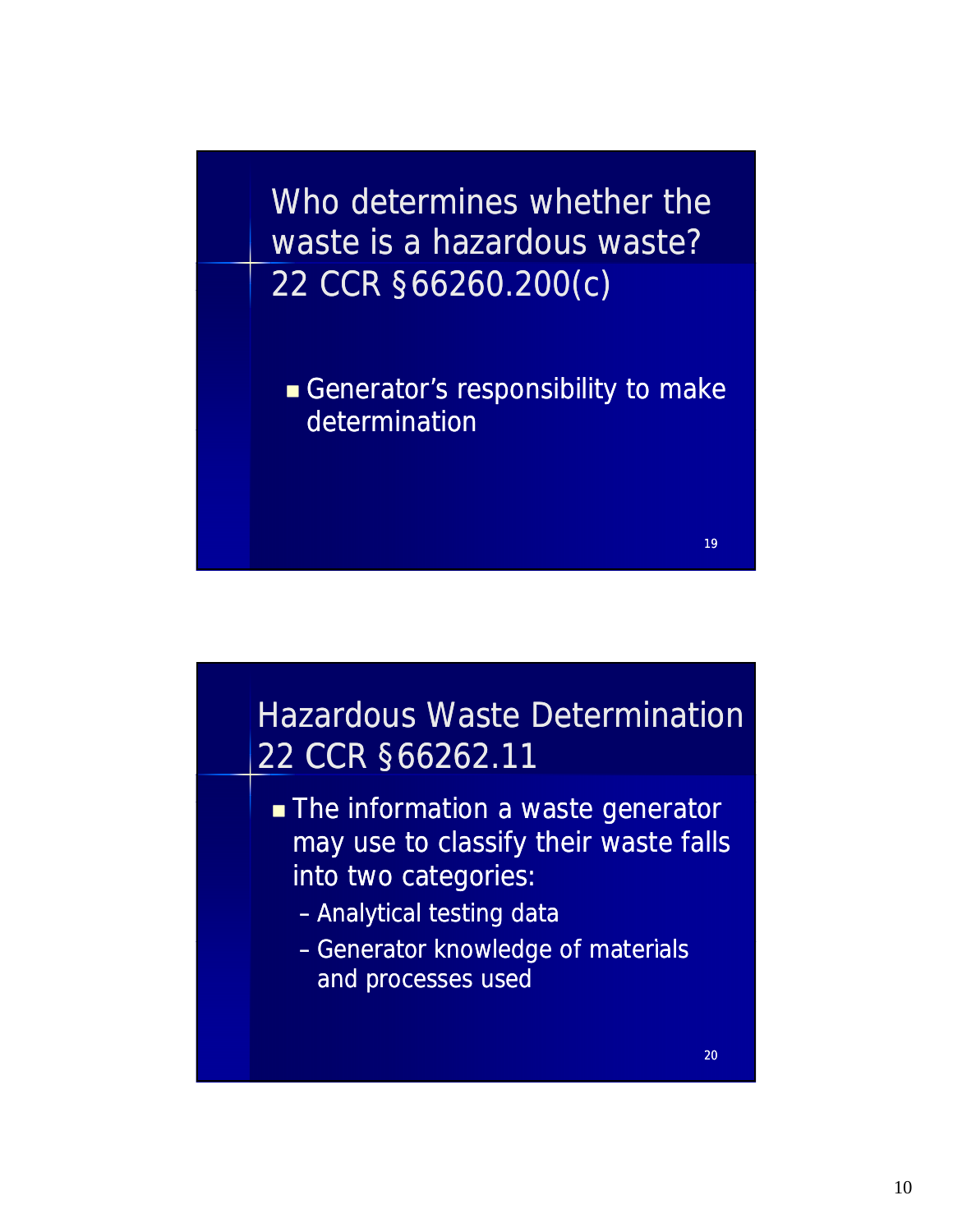How does an inspector know if the generator did the waste determination wrong?

**That's why we are here** 

Hazardous Waste Determination **Process** 

21

22

Waste Identification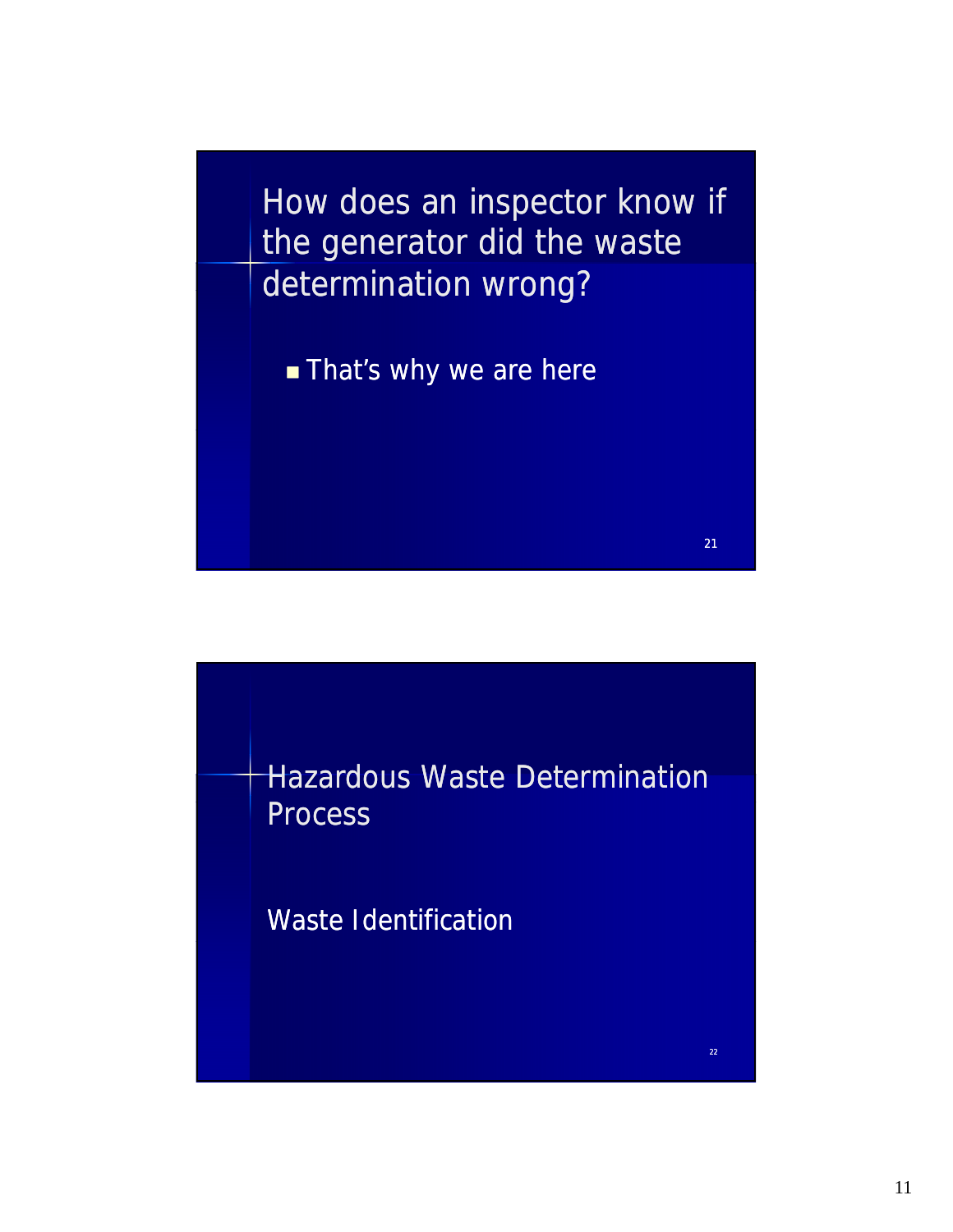# Overview of the hazardous waste determination procedure

- 1. Is the material a waste? - Is the material excluded or exempted?
- 2. Is the waste excluded or exempted?
- 3. Is the waste listed in Article 4 or 4.1?
- 4. Is the waste listed in Appendix X?
- 5. Does the waste exhibit a characteristic of hazardous waste?

23

24

First things first...

Do I have a "waste"?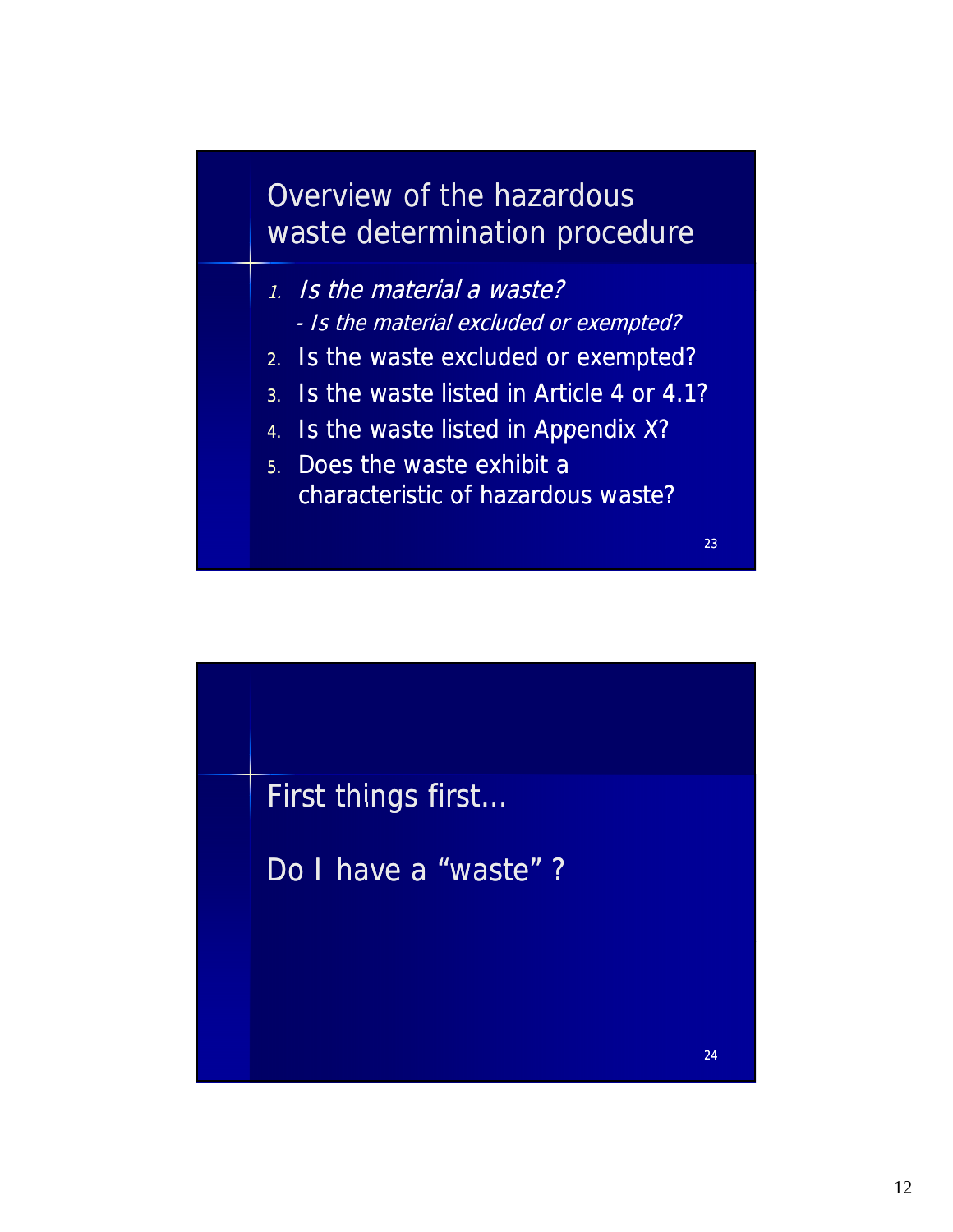What is a Waste? Layperson's definition

- Some thing that someone has, but that they don't have a use for.
- **Probably going to get rid of.**

# Definition of Waste §66261.2 22 CCR §25124 HSC

A waste is any *discarded* material (in any physical form, such as solid, liquid, semi-solid, contained gas) that is not excluded by 66261.4(a),<br>66261.4(e), or 25143.2(b) or 25143.2(d)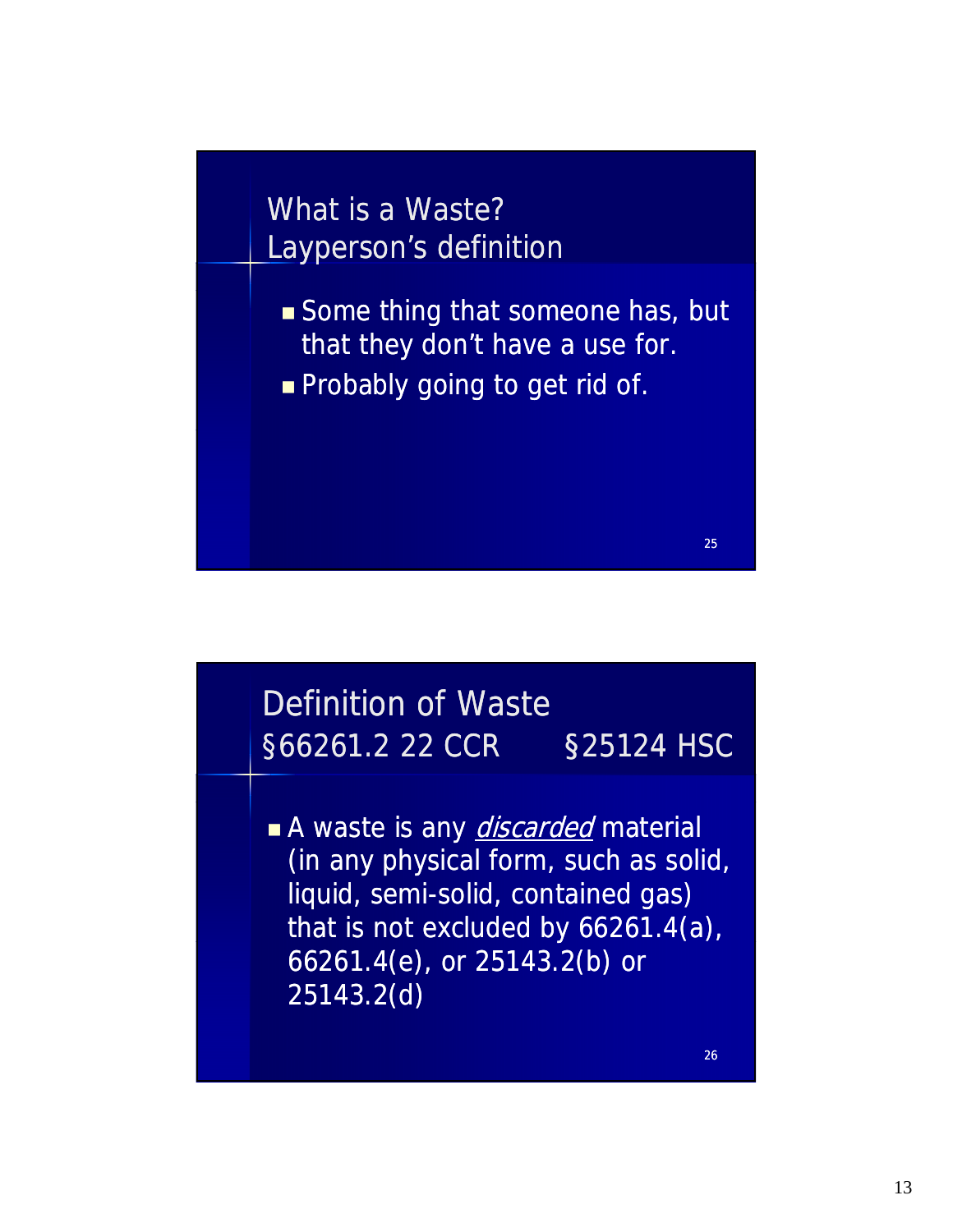# What does "Discarded" mean? 22 CCR 66261.2(b)

■ A material is discarded if it is:

- –Relinquished
- –Recycled (sometimes)
- Inherently waste-like

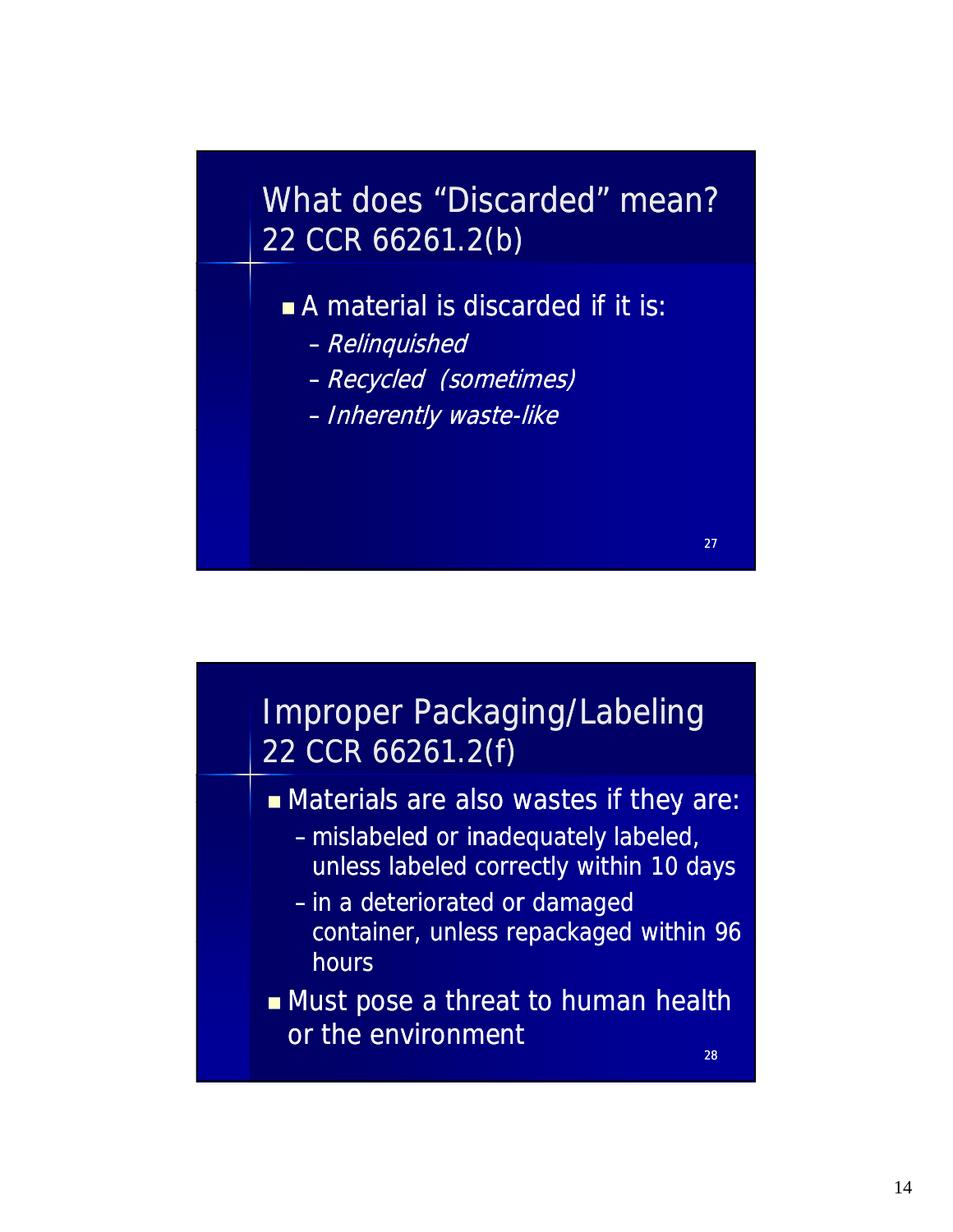

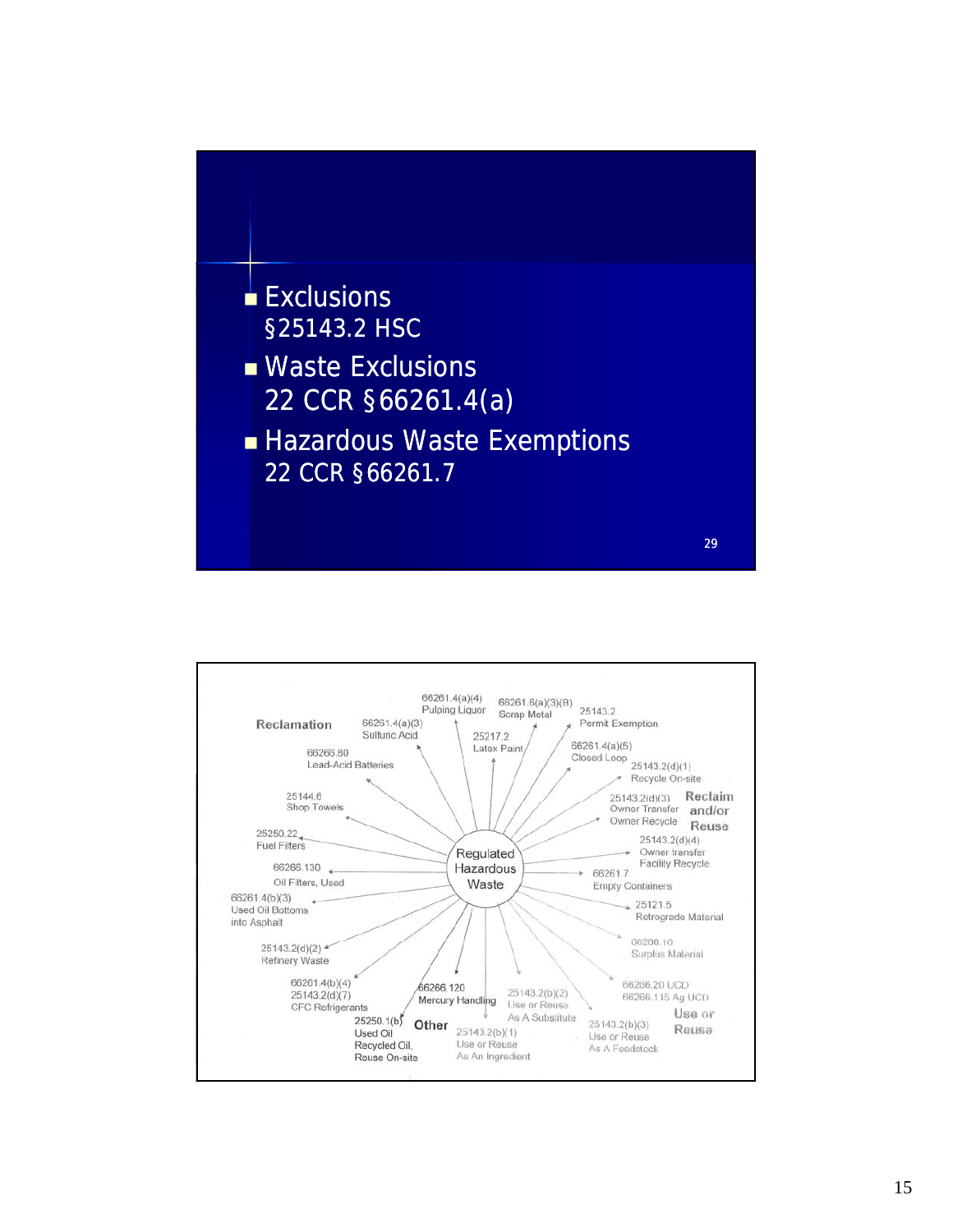



- A waste is a hazardous waste if it:
	- listed in or contains constituents listed in Appendix X, unless the waste is determined to be non-hazardous
	- is a mixture of a waste and a Article 4 (Federal) listed hazardous waste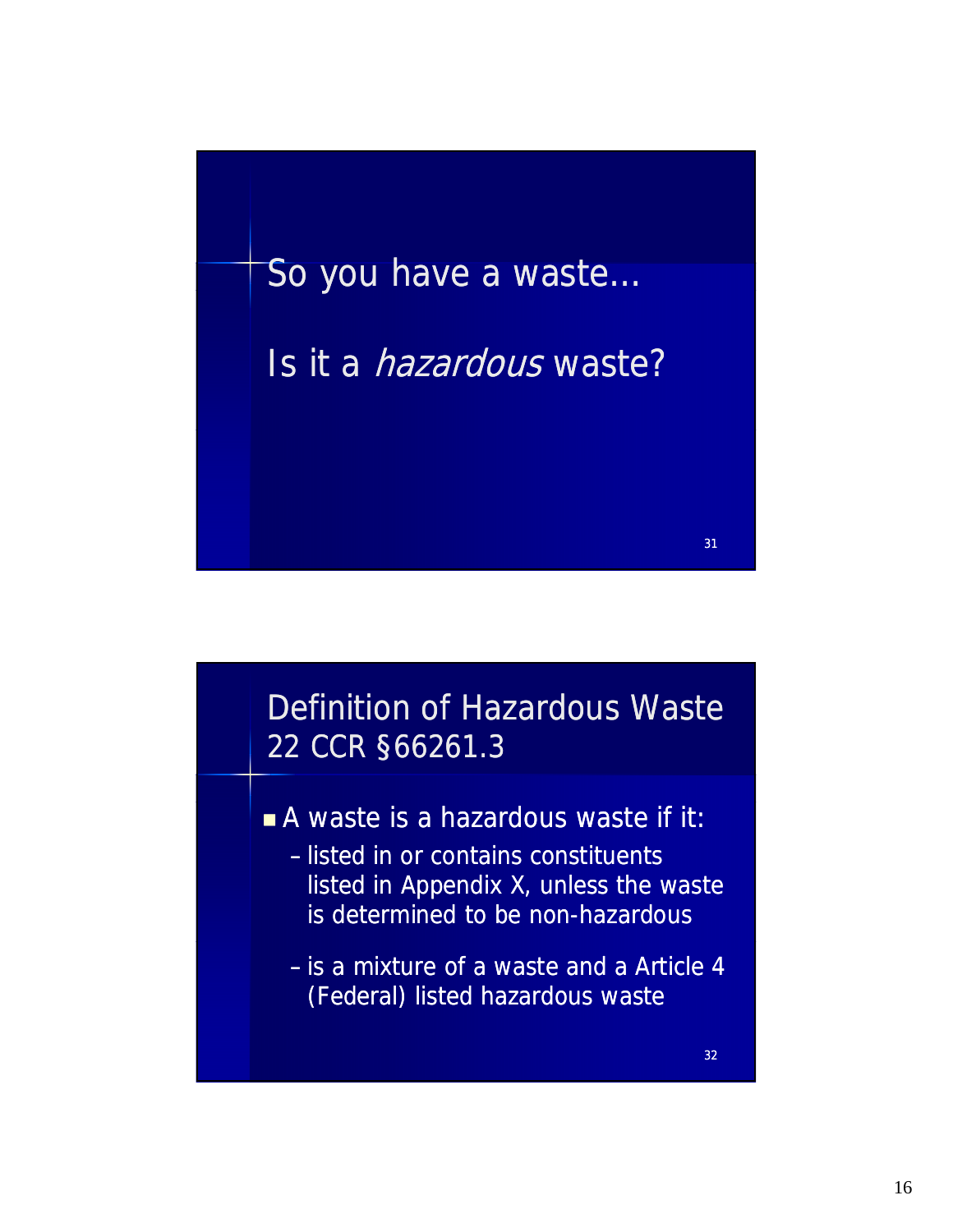# Waste Determination Process

**Is the waste listed in Article 4 or 4.1?** 

**Is the waste "LISTED" ?** 

| §66261.30. General.               | Article 4. Lists of RCRA Hazardous Wastes<br>(a) A waste is a RCRA hazardous waste if it is listed in this article, unless it has been excluded from this list<br>pursuant to 40 CFR sections 260.20 and 260.22 or is categorized as a non-RCRA hazardous waste pursuant to                                                                                                                                                                                                                                                                                                                                                                                                                                                                                                                                                                                                                                                                      | Ch. 11. Art. 4-1 |
|-----------------------------------|--------------------------------------------------------------------------------------------------------------------------------------------------------------------------------------------------------------------------------------------------------------------------------------------------------------------------------------------------------------------------------------------------------------------------------------------------------------------------------------------------------------------------------------------------------------------------------------------------------------------------------------------------------------------------------------------------------------------------------------------------------------------------------------------------------------------------------------------------------------------------------------------------------------------------------------------------|------------------|
|                                   | section 66261.101. Wastes shall only be listed in this article if they are listed in 40 CFR Part 261 Subpart D.<br>(b) The Department will indicate the USEPA Administrator's basis for listing the classes or types of wastes<br>listed in this article by employing one or more of the following Hazard Codes:                                                                                                                                                                                                                                                                                                                                                                                                                                                                                                                                                                                                                                 |                  |
| Ignitable Waste                   | (1)                                                                                                                                                                                                                                                                                                                                                                                                                                                                                                                                                                                                                                                                                                                                                                                                                                                                                                                                              |                  |
| Corrosive Waste                   | (C)                                                                                                                                                                                                                                                                                                                                                                                                                                                                                                                                                                                                                                                                                                                                                                                                                                                                                                                                              |                  |
| Reactive Waste                    | (R)                                                                                                                                                                                                                                                                                                                                                                                                                                                                                                                                                                                                                                                                                                                                                                                                                                                                                                                                              |                  |
| Acute Hazardous Waste             | (H)                                                                                                                                                                                                                                                                                                                                                                                                                                                                                                                                                                                                                                                                                                                                                                                                                                                                                                                                              |                  |
| Toxic Waste                       | (T)                                                                                                                                                                                                                                                                                                                                                                                                                                                                                                                                                                                                                                                                                                                                                                                                                                                                                                                                              |                  |
| 15, 18, and 20 of this division.  | waste as a Toxic Waste (T) as included in sections 66261.31 and 66261.32.<br>(c) Each RCRA hazardous waste listed in this article is assigned an EPA Hazardous Waste Number which<br>precedes the name of the waste. This number shall be used in complying with the notification requirements of Health<br>and Safety Code section 25153.6 and certain recordkeeping and reporting requirements under chapters 12 through<br>NOTE: Authority cited: Sections 208, 25141 and 25159. Health and Safety Code, Reference: Sections 25117.<br>25120.2, 25141, 25159 and 25159.5, Health and Safety Code and 40 CFR Section 261.30.<br><b>HISTORY</b><br>1. New section filed 5-24-91; effective 7-1-91 (Register 91, No. 22).<br>§66261.31. Hazardous Wastes from Non-Specific Sources.<br>(a) The following wastes are listed hazardous wastes from non-specific sources unless they are excluded<br>pursuant to 40 CFR sections 260.20 and 260.22: |                  |
| <b>EPA Hazardous</b><br>Waste No. | Hazardous Waste                                                                                                                                                                                                                                                                                                                                                                                                                                                                                                                                                                                                                                                                                                                                                                                                                                                                                                                                  | Hazard<br>Code   |
| F001                              | the following spent halogenated solvents used in degreasing:<br>Tetrachloroethylene, trichloroethylene, methylene chloride,<br>1.1.1-trichloroethane, carbon tetrachloride, and chlorinated fluorocarbons; all<br>spent solvent mixtures/blends used in degreasing containing, before use, a<br>total of ten percent or more (by volume) of one or more of the above<br>halogenated solvents or those solvents listed in F002, F004, and F005; and<br>still bottoms from the recovery of these spent solvents and spent solvent.                                                                                                                                                                                                                                                                                                                                                                                                                 | (T)              |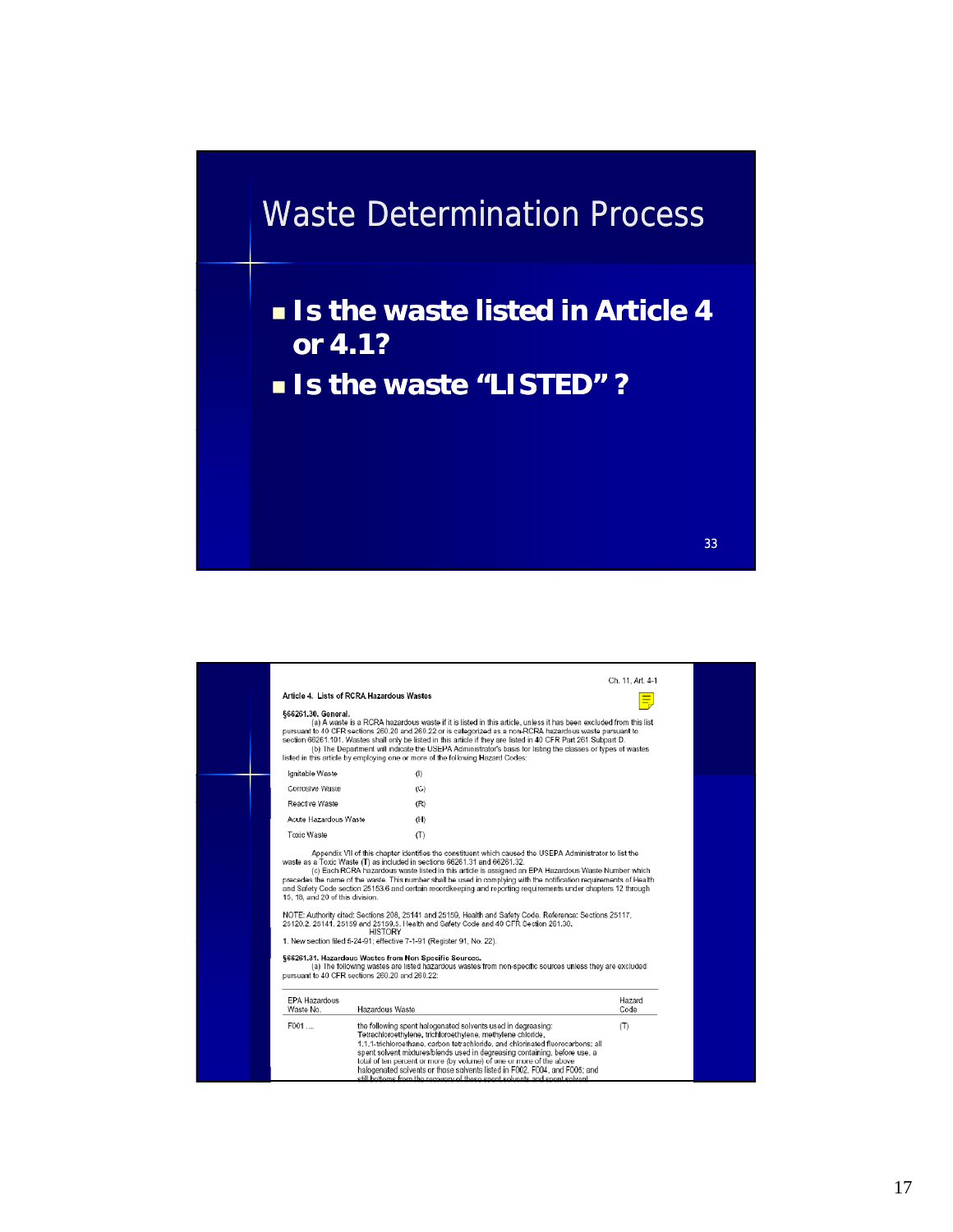

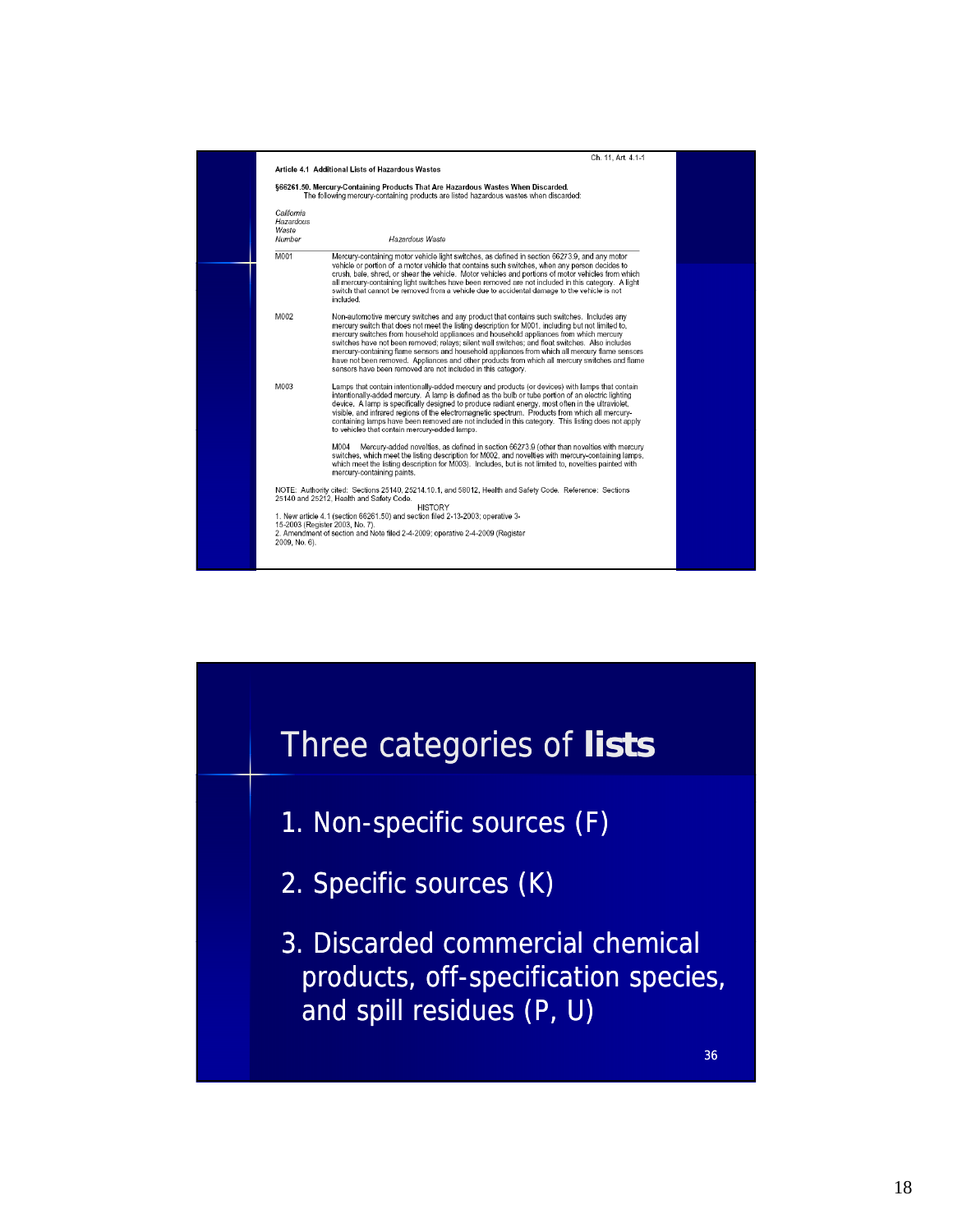# Non-specific Sources (F-List) 22 CCR §66261.31

- Spent solvent wastes (F001 F005)
- **Electroplating and metal finishing** operations wastes (F006 - F012, F019)
- Dioxin-bearing wastes (F020 -F023; F026 - F028)

#### Example: F001

The following spent halogenated solvents used in degreasing: Tetrachloroethylene, trichloroethylene, methylene chloride, 1,1,1-trichloroethane, carbon tetrachloride, and chlorinated fluorocarbons; all spent<br>solvent mixtures/blends used in degreasing containing, before use, a total of ten percent or more (by volume) of one or more of above halogenated solvents or those solvents listed in F002, F004, and F005; and still bottoms from the recovery of these spent solvents and spent solvent fixtures."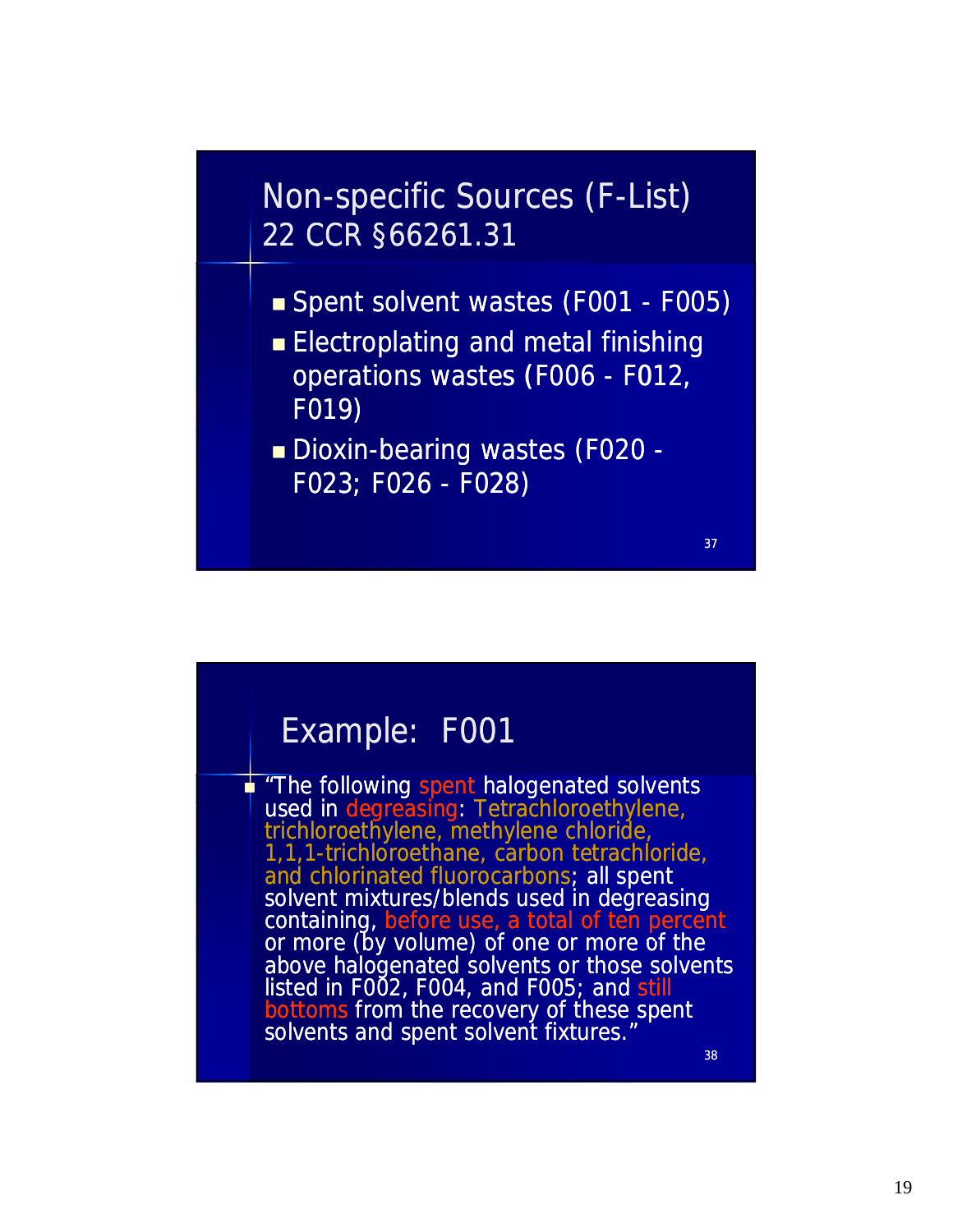# Example: K001

**Bottom sediment sludge from the** treatment of wastewaters from wood preserving processes that use creosote and/or pentachlorophenol."

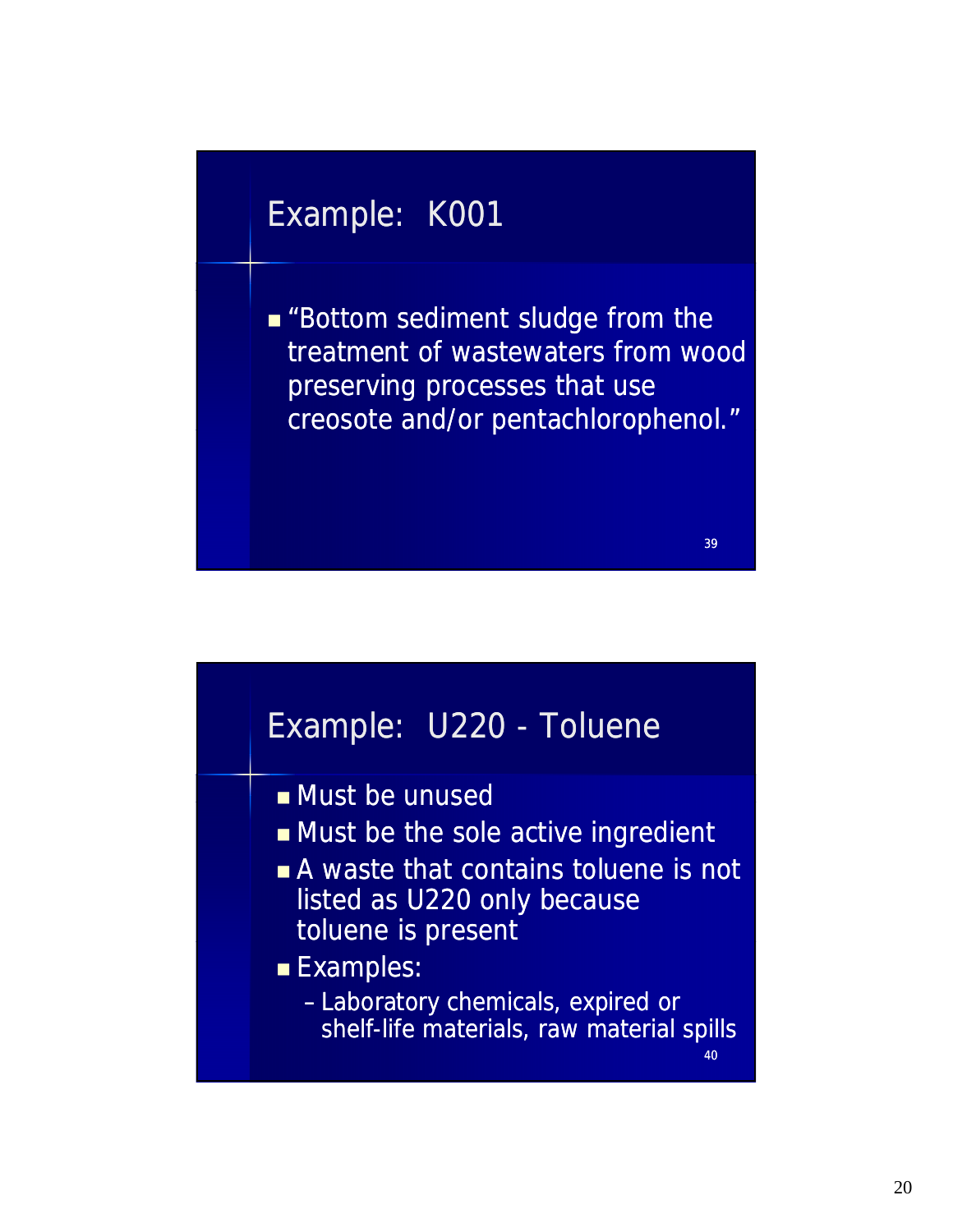# Regulations Unique to Federal RCRA Listed Wastes

- **Mixture Rule**
- Derived-From Rule
- Contained-In Policy Contained-In

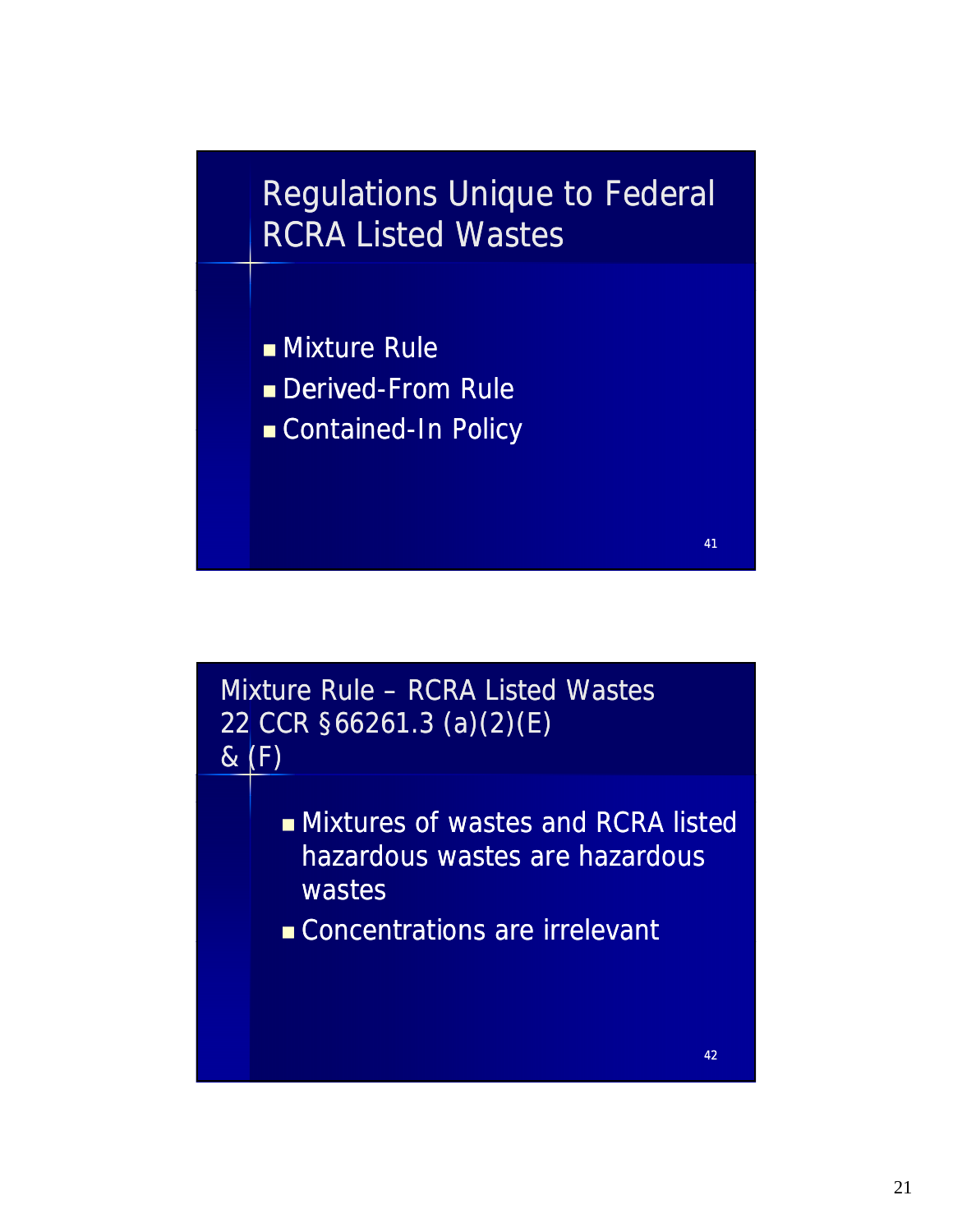# Mixture Rule – RCRA Listed Wastes 22 CCR §66261.3(a)(2) (E) & (F)

#### **Exemptions:**

- waste has been delisted by US EPA
- wastes listed solely due to a characteristic other than (t) or (h), and mixture does not exhibit the characteristic (example, F003 ignitability)

(t=toxic, h=acutely hazardous)

# Derived-From Rule-RCRA Listed Wastes 22 CCR §66261.3(c)

- **Nastes generated from the treatment,** storage or disposal of listed wastes are hazardous wastes
- **Example: incineration of K001 sludge,** resulting ash is derived from a RCRA listed waste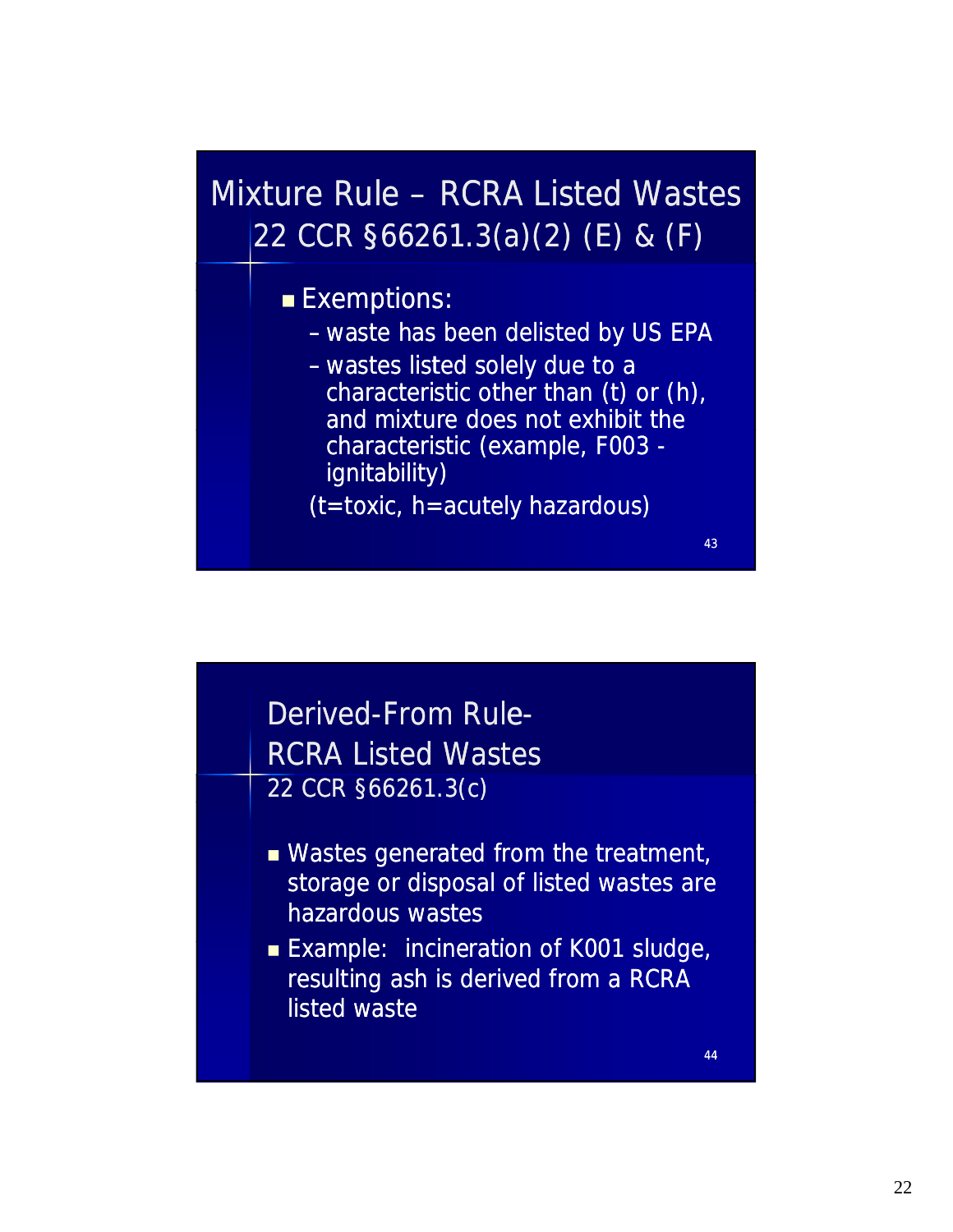# RCRA Contained-in Policy

- **Applies to contaminated media and** debris
- **Environmental media (water or soil)** that contain listed wastes are hazardous wastes
	- unless DTSC determines that the listed waste is present in insignificant concentrations (risk-based evaluation)

# What if my waste isn't listed (is not a **listed** HW)?

If a waste is not on any of the lists, the next step is to determine if the waste exhibits one of the **characteristics** of a hazardous waste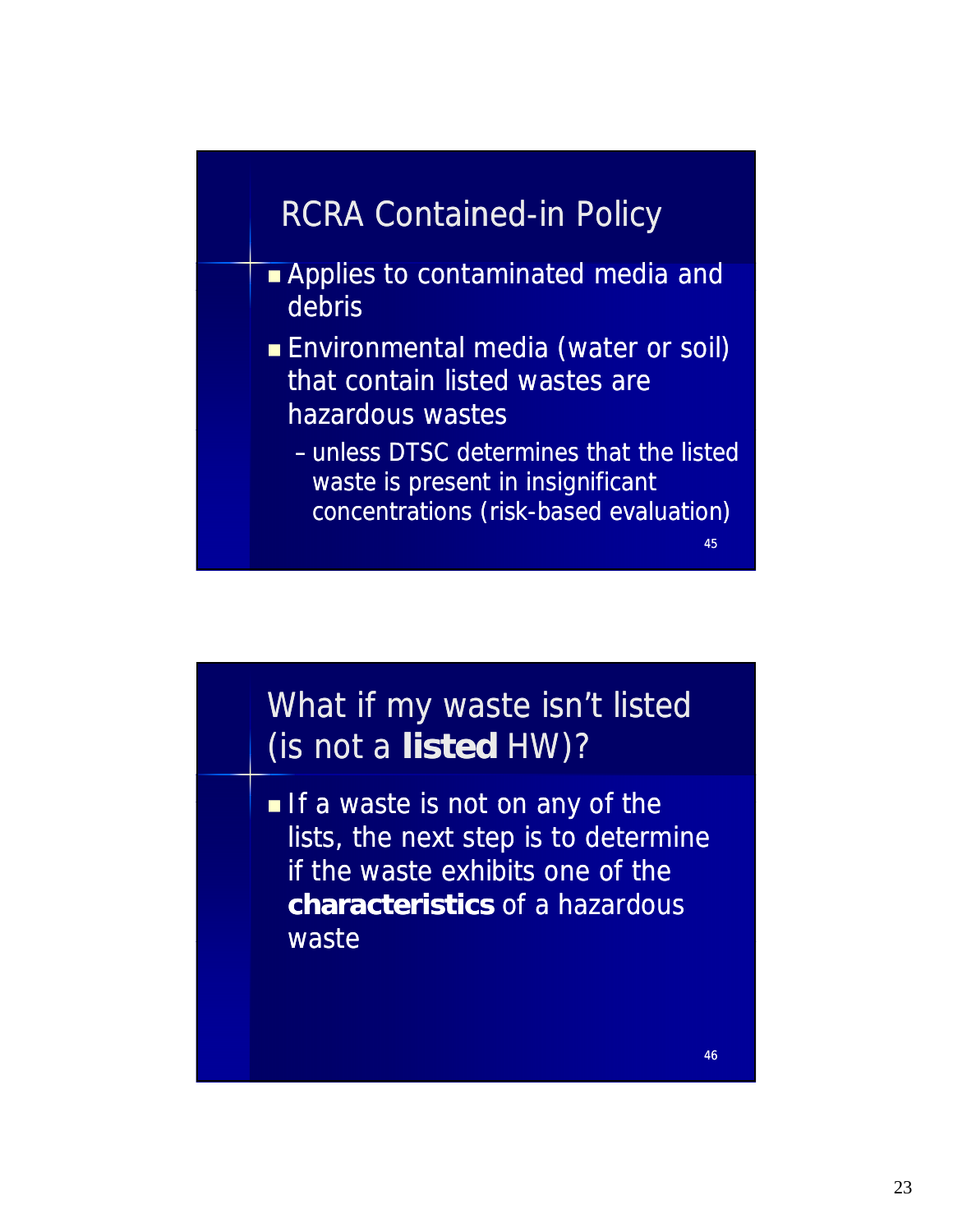

Hazardous Waste Identification

47

- Characteristics

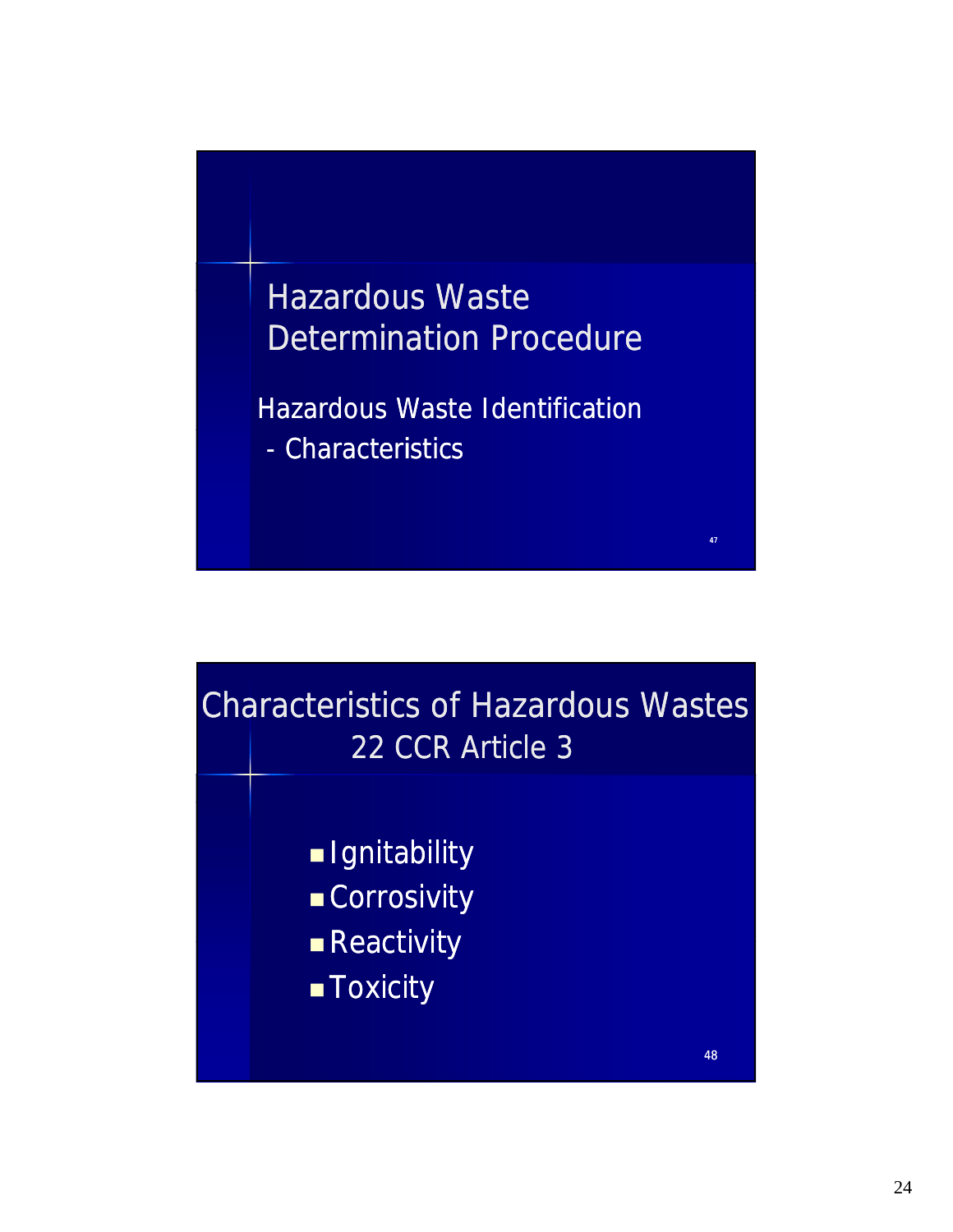# Ignitable Wastes

- $\blacksquare$  Wastes that can readily catch fire and sustain combustion
- **Liquid with a flashpoint**  $\leq 140^{\circ}$ **F** (60°C)

49

50

Waste code D001

# Corrosive Wastes

- **Measured by pH**
- **Exercise Measured by rate of steel corrosion**
- Waste code D002
- California included solids (22 CCR  $$66261.22$  (a) (3) & (a) (4)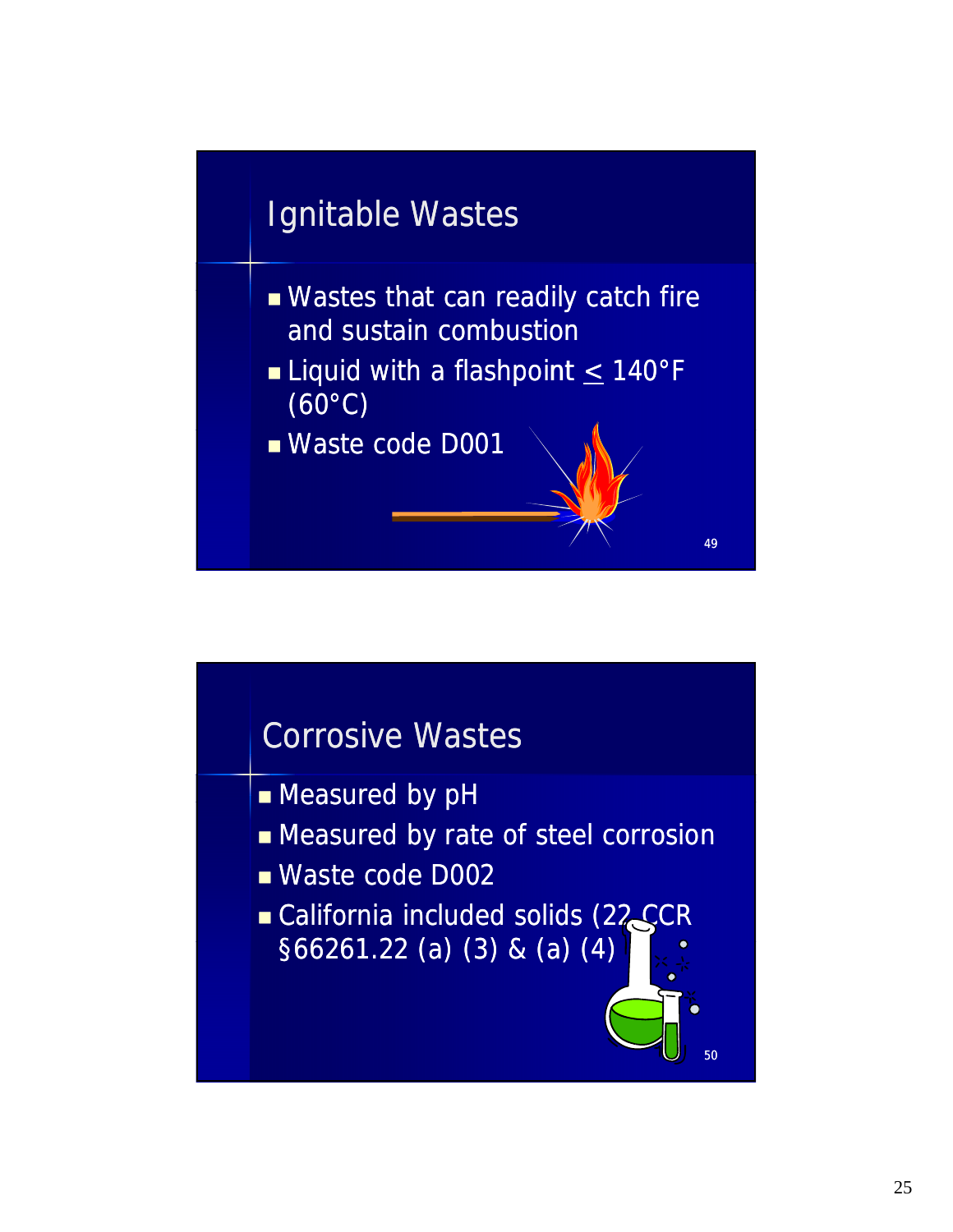# Characteristic of Corrosivity 22 CCR §66261.22

# **n** pH

- -Aqueous solution with a  $pH \le 2$ or  $\geq 12.5$
- -Not aqueous and, when mixed with an equal weight of water, has  $pH \le 2$  or  $\ge 12.5$

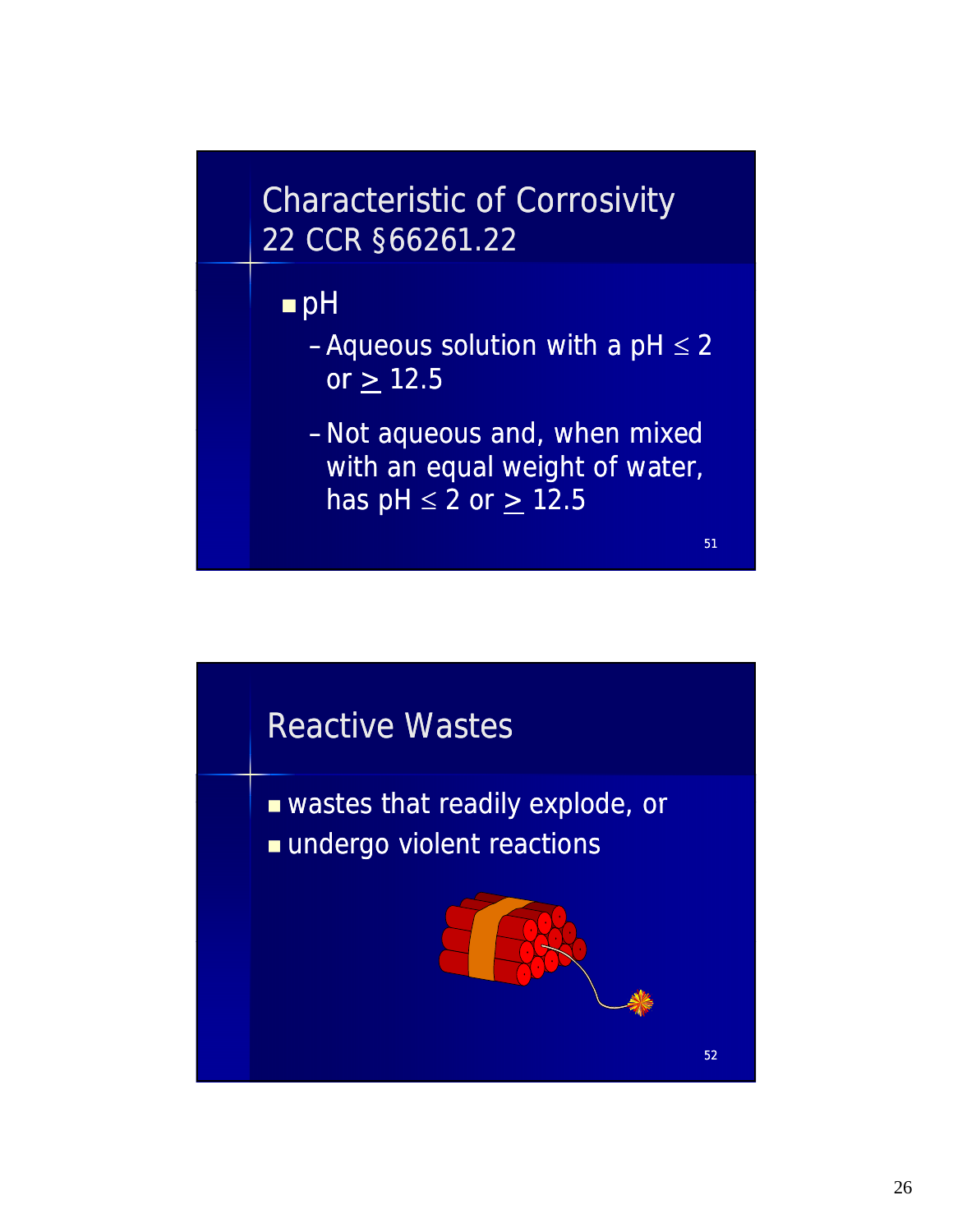# Toxic Wastes

wastes that can deleteriously effect human health or the environmental



# Characteristic of Toxicity 22 CCR §66261.24

- Eight elements (or parts) to this characteristic
- Waste can be toxic by any of these elements (by any one criterion)
- TCLP is limited to federal hazardous wastes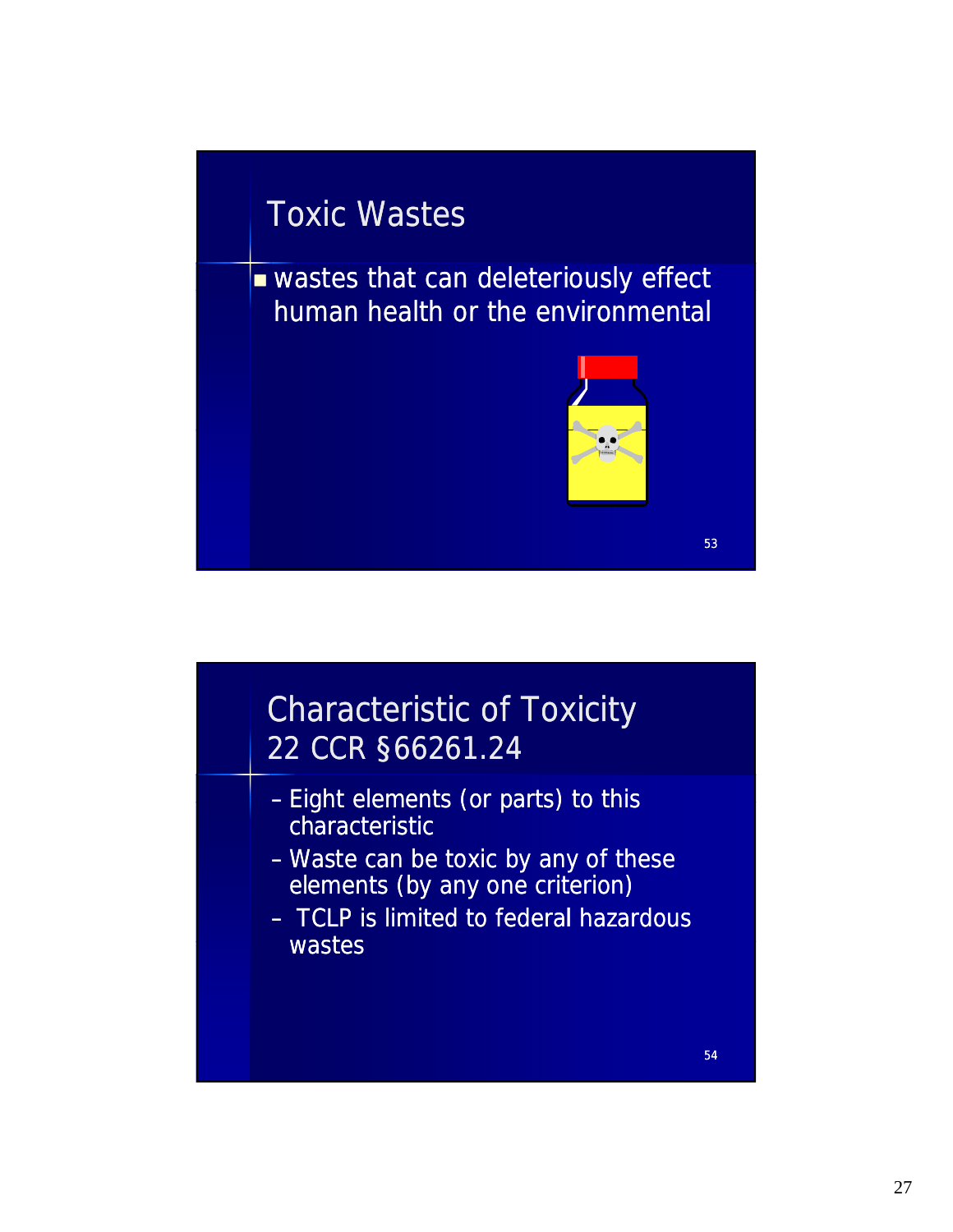# Characteristic of Toxicity 22 CCR §66261.24

 $\blacksquare$  Persistent and Bioaccumulative Toxic Substances (PBTs)

- PBTs were considered public health threat and/or environmental hazard in the 1970's
- Elements (a)(1) and (a)(2) of toxic Elements (a)(1) and (a)(2) of characteristic
- Toxicity is where California really differs

# Characteristic of Toxicity (TCLP) 22CCR66261.24(a)(1)

- The federal toxicity characteristic is based upon a leach test called the TCLP or the "Toxicity Characteristic Leaching Procedure"
- Simulates landfill disposal of a Simulates landfill disposal of hazardous waste

56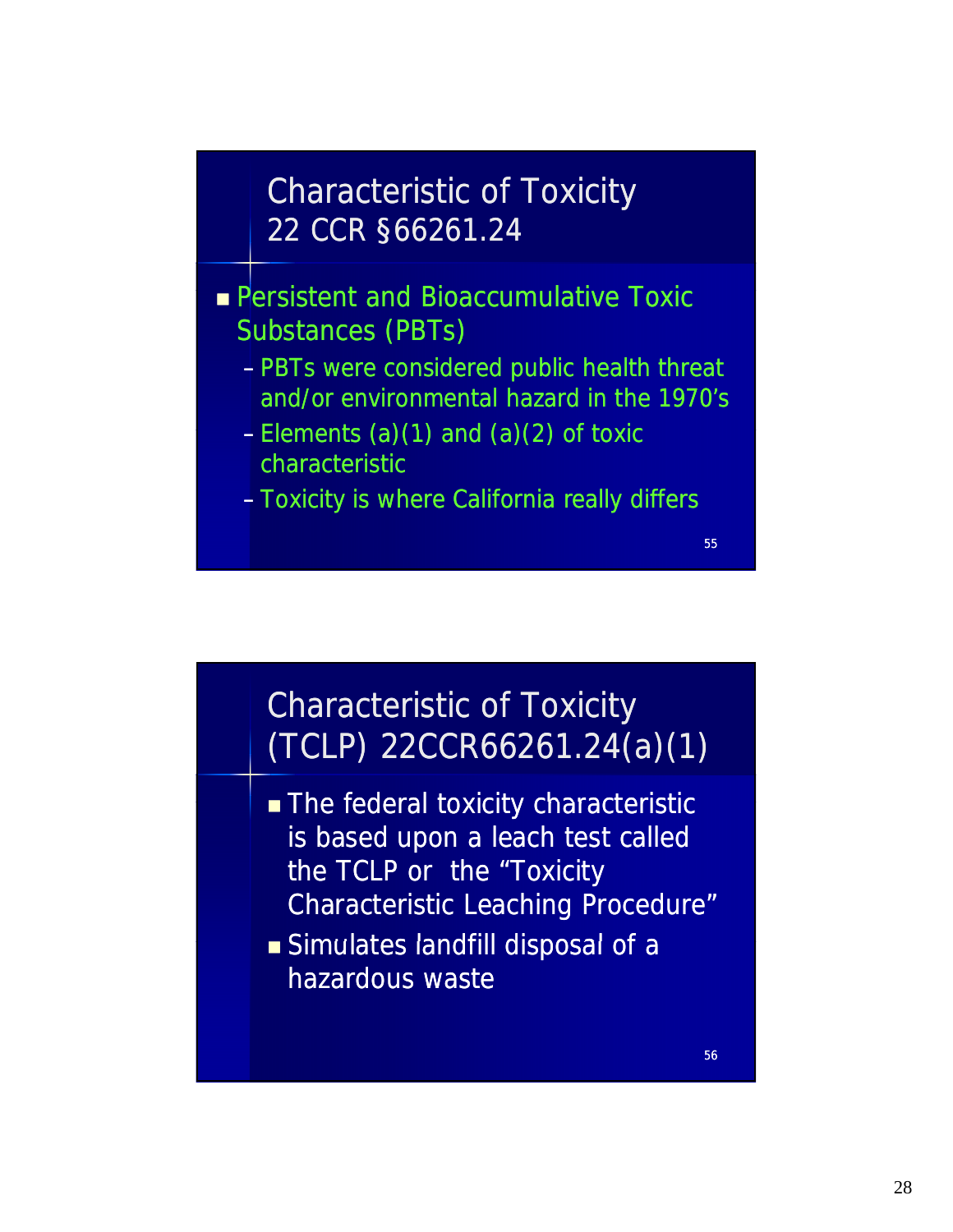# Characteristic of Toxicity (TCLP) 22 CCR66261.24(a)(1)

If the result, in milligrams of hazardous constituent per liter of extract, equals or exceeds the RL, the waste exhibits the characteristic of toxicity.

### Persistent and Bioaccumulative Toxic Substances 22 CCR §66261.24(a)(2)

- **Toxic and hazardous if:**
- The WET extract content > Soluble Threshold Limit Concentration (STLC) by the WET (mg/L), or
- The digest content  $\geq$  Total Threshold Limit Concentration (TTLC) by analysis for total concentration in waste (mg/kg)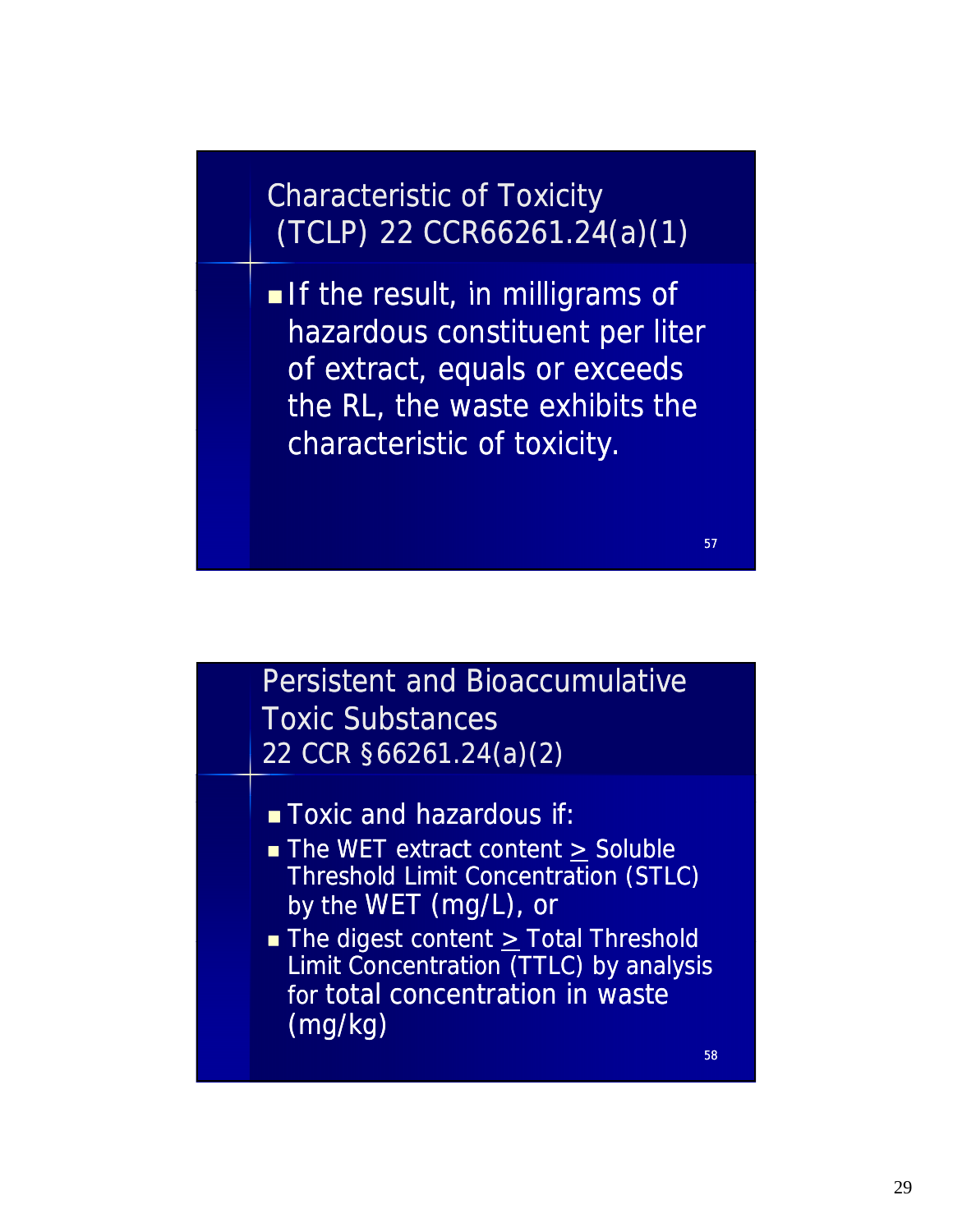#### Characteristic of Toxicity TCLP vs. WET

#### TCLP WET

- Simulated landfill leachate
- **Acetic acid extractant**
- **18 hour extraction**
- 7 inorganic constituents
- 23 organic constituents
- **Ress aggressive for** inorganic constituents
- **zero headspace extractor** for volatile organic compounds

- Simulated landfill leachate
- Citric acid extractant
- 48 hour extraction
- 19 inorganic constituents
- 18 organic constituents
- **n** more aggressive for inorganic constituents
- **More organic compounds**

#### 59

#### Characteristic of Toxicity Comparing Total and WET or TCLP

One can "guesstimate" what the concentrations will be in the extracts from the WET and TCLP methods using the concentrations in the total digest in the total digest.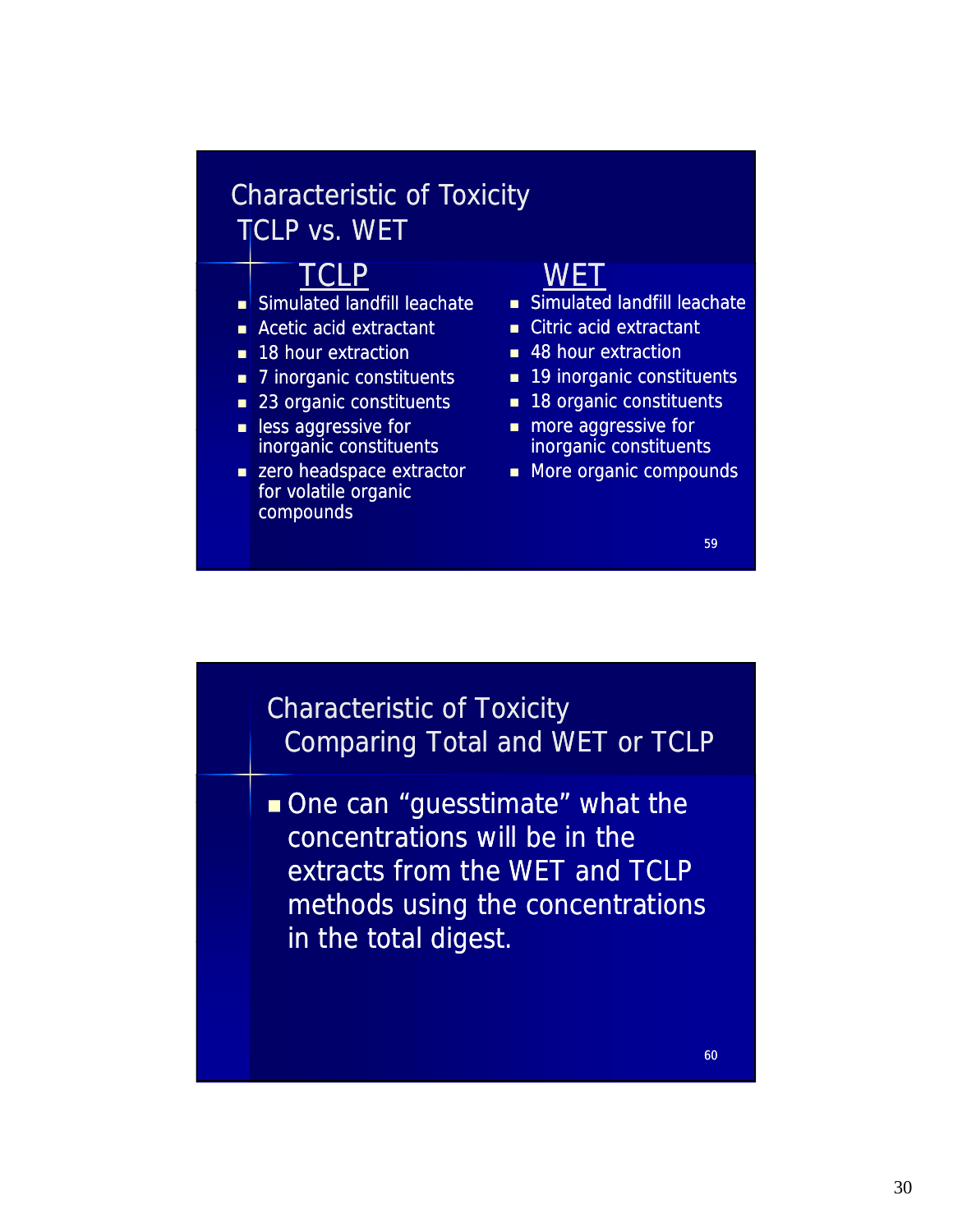Characteristic of Toxicity Comparing Total and WET or TCLP

- $WET$  uses a 10:1 ratio of solid sample (waste) to extractant fluid
- **TCLP** uses a 20:1 ratio of solid sample (waste) to extractant fluid

#### Characteristic of Toxicity Comparing Total and WET or TCLP

If a substance in a waste were 100% soluble (in the extractant), then the maximum possible extract concentration would be: WET: 1/10 the total concentration – WET: 1/10 the total – TCLP: 1/20 the total concentration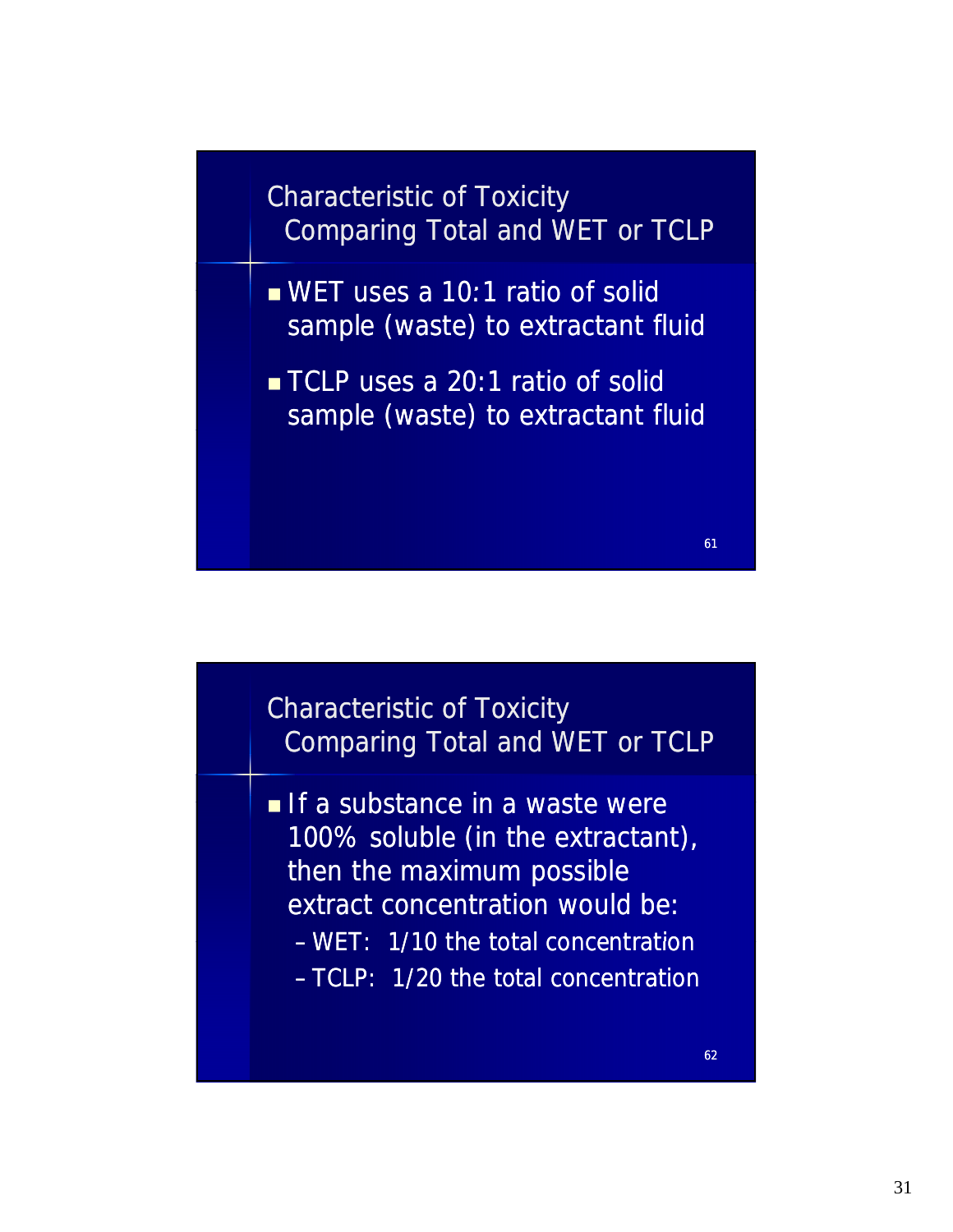# Example 1



63

 $\blacksquare$  Total digest = 530 mg/kg lead concentration, the maximum soluble results would be – WET: 53 mg/l

- TCLP: 26.5 mg/l TCLP: 26.5
- **Both federal and state soluble** thresholds for lead are 5 mg/l

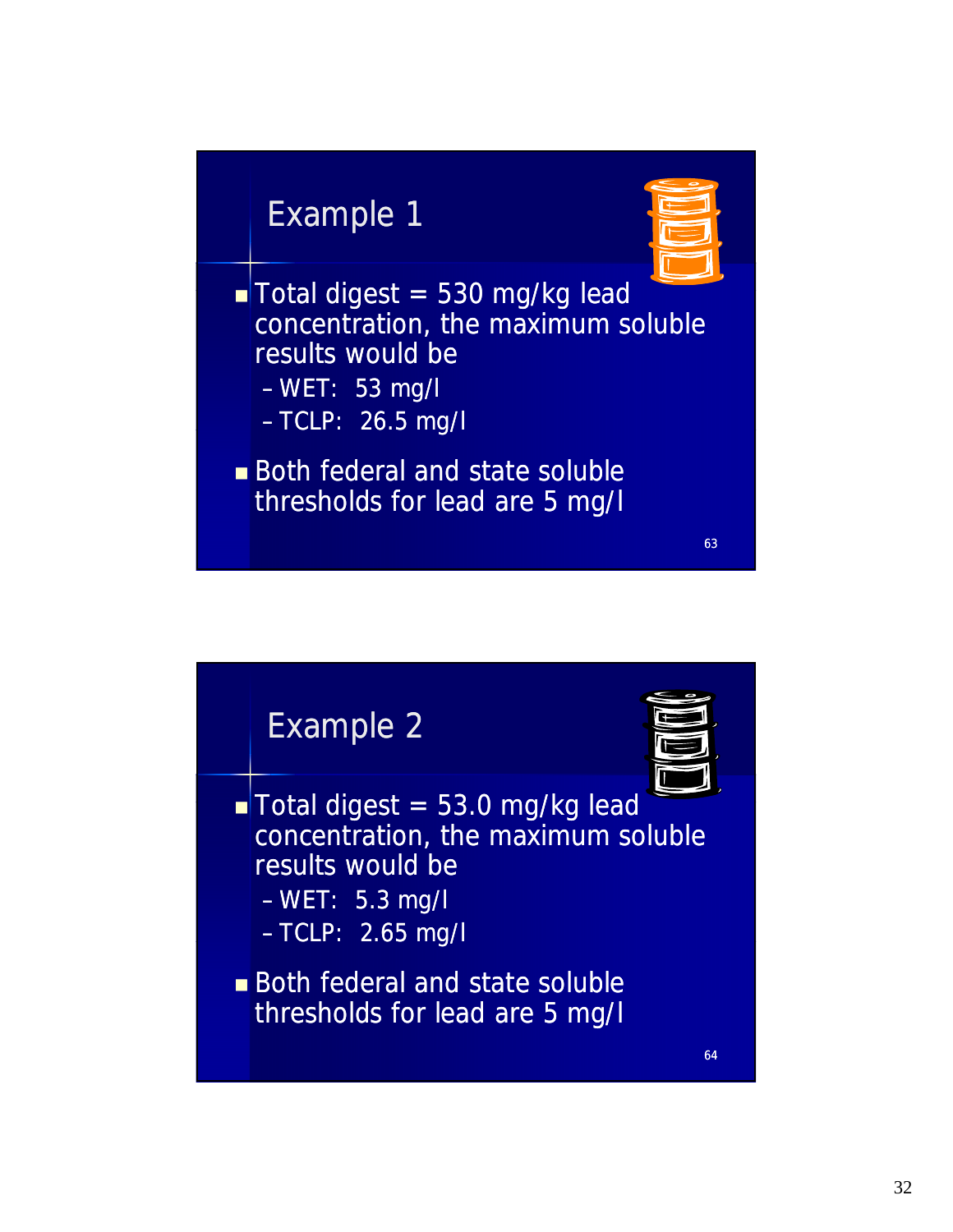# Acute Toxicity

- Oral Toxicity
- Dermal Toxicity
- Inhalation Toxicity
- Acute Aquatic Toxicity Acute Aquatic



65

# Acute Oral Toxicity 22 CCR §66261.24(a)(3)

 Waste is hazardous if oral  $LD_{50}$  < 2500 mg/kg (§ 25141.5 HSC)

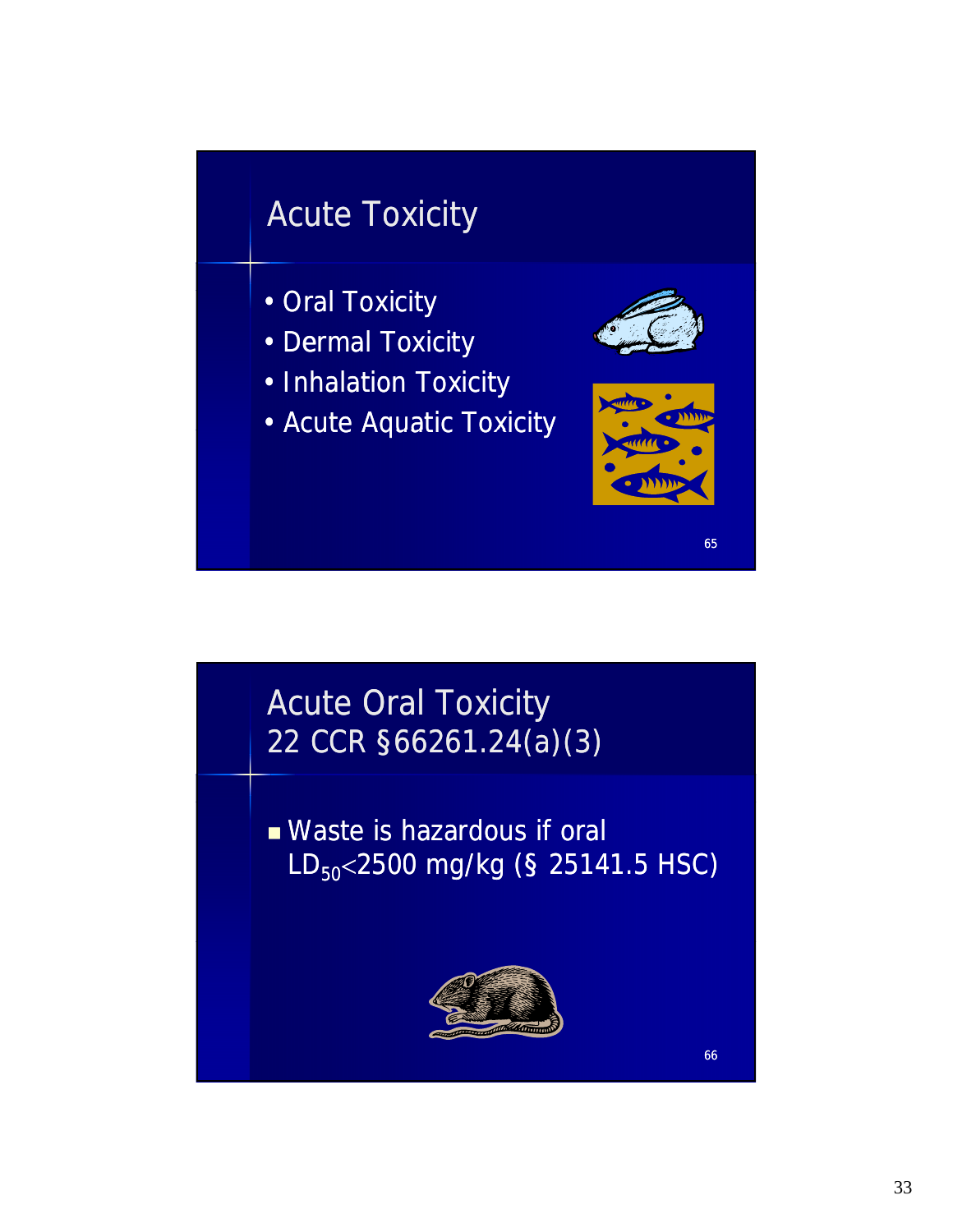

67

68



 Waste is hazardous if inhalation  $LC_{50}$  < 10,000 ppm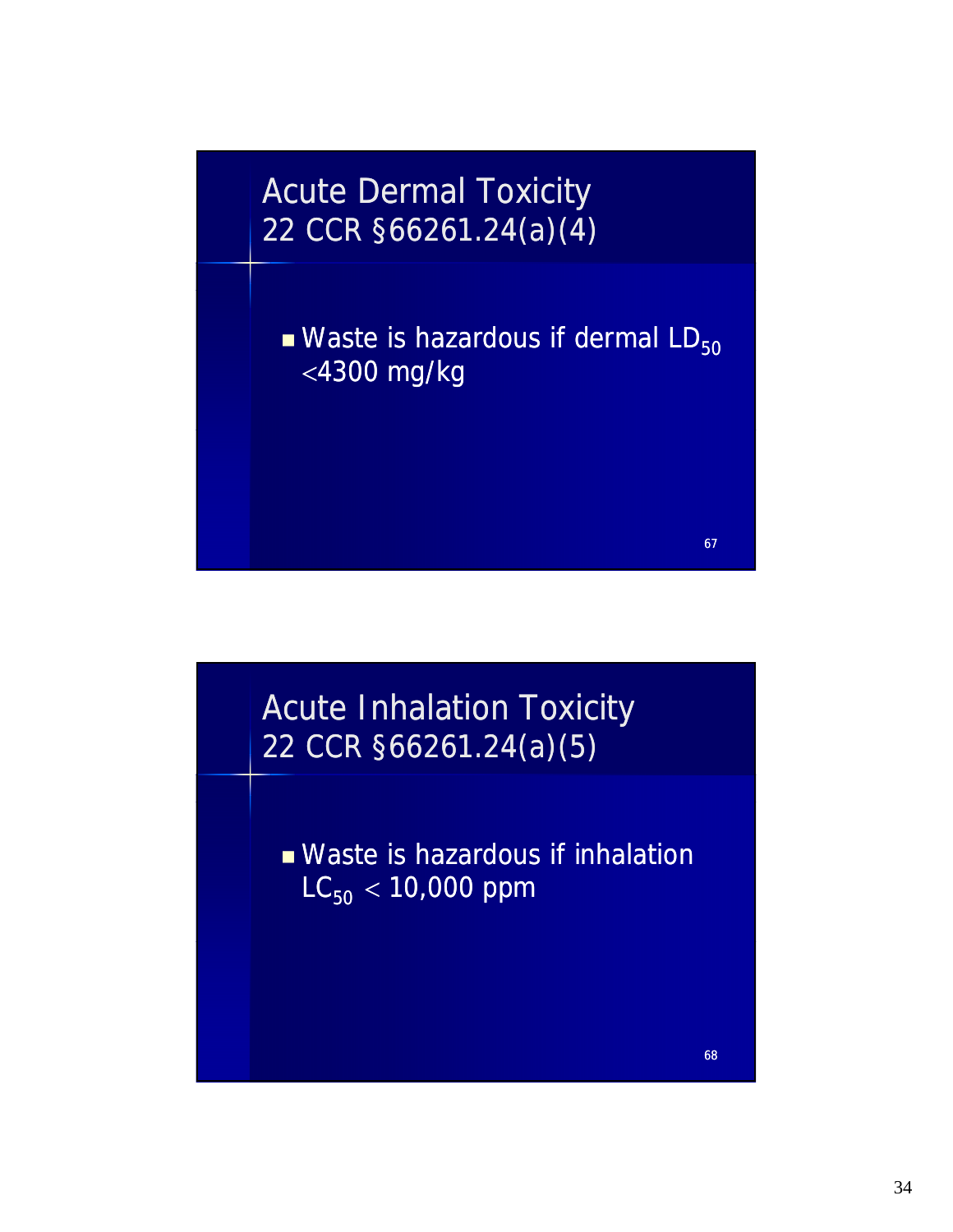# Acute Toxicity

- In many cases, toxicity data is available for pure chemical compounds found in wastes
- **Although not common, in theory a** generator could perform an animal bioassay on their waste

69

# Aquatic Toxicity 22 CCR §66261.24(a)(6)

- Also known as the "fish test"
- **LC50 Measured using:** 
	- fathead minnows
	- rainbow trout
	- golden shiners golden
- Hazardous if 96-hour LC50<500 mg/liter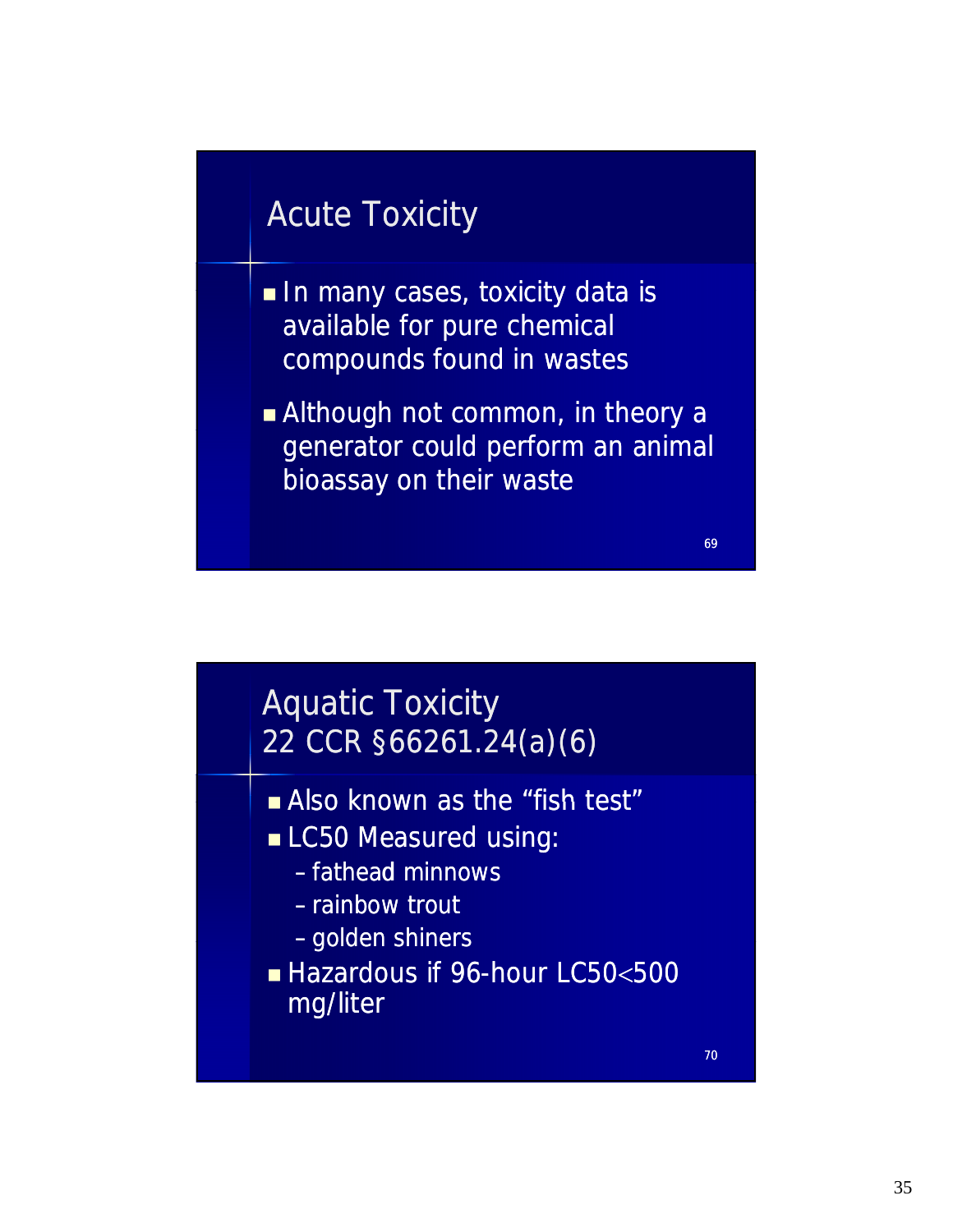# **Carcinogenicity** 22 CCR §66261.24(a)(7)



71

List of 16 carcinogenic substances

■ Hazardous if present in a waste or material in single or combined concentration exceeding 0.001 percent (10 ppm)

# Carcinogenic Substances

- **2-acetylaminofluorene** Dimethylaminoazoben-
- acrylonitrile
- $\blacksquare$  4-aminodiphenyl
- **bzenzidine**
- **bis(chloromethyl)ether**
- **Nethyl chloromethyl ether**
- $\blacksquare$  1.2-dibromo-3chloropropane
- $\blacksquare$  3,3-dichlorobenzidine
- zene
- **E** ethyleneimine
- $\blacksquare$  alpha-naphthylamine
- $\blacksquare$  beta-naphthylamine
- 4 nitrobiphenyl 4-nitrobiphenyl
- $\blacksquare$  N-nitrosodimethylamine
- $\blacksquare$  beta-propiolactone
- vinyl chloride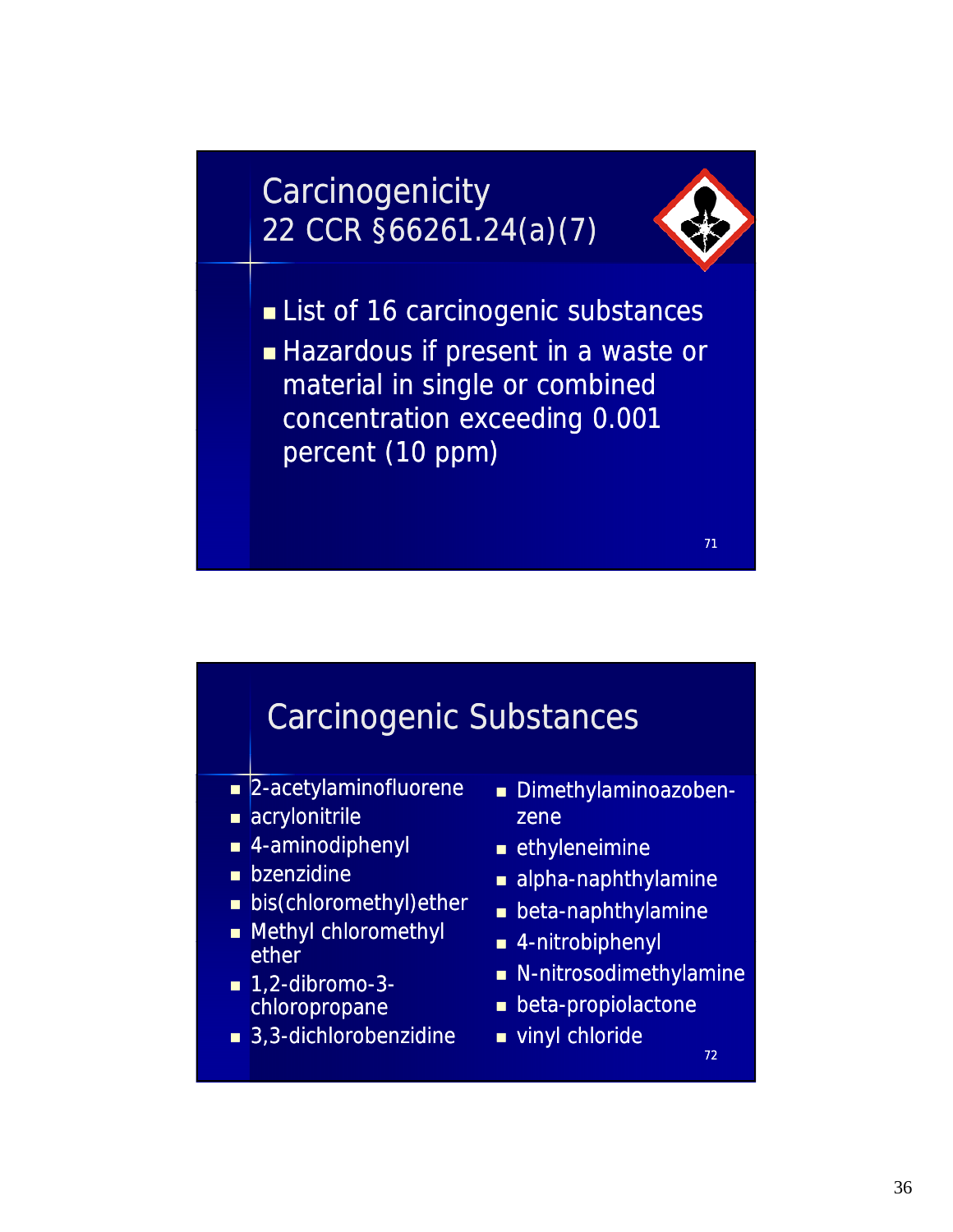# Experience or Testing 22 CCR §66261.24(a)(8)

- **Nastes shown through experience or** testing to pose a hazard
- **The criteria were not expected to** capture all possible wastes that could be hazardous be
- **Use Best Professional Judgment**
- Now really only DTSC applied.

# Mixture Rule - Characteristic **Wastes**

#### 22 CCR §66261.3(b)(4)

- Wastes mixed with either a RCRA or a nonRCRA characteristic hazardous waste are hazardous waste only if the resulting mixture still exhibits a hazardous characteristic
- **Intentional mixture to avoid regulation** is treatment, and requires authorization

74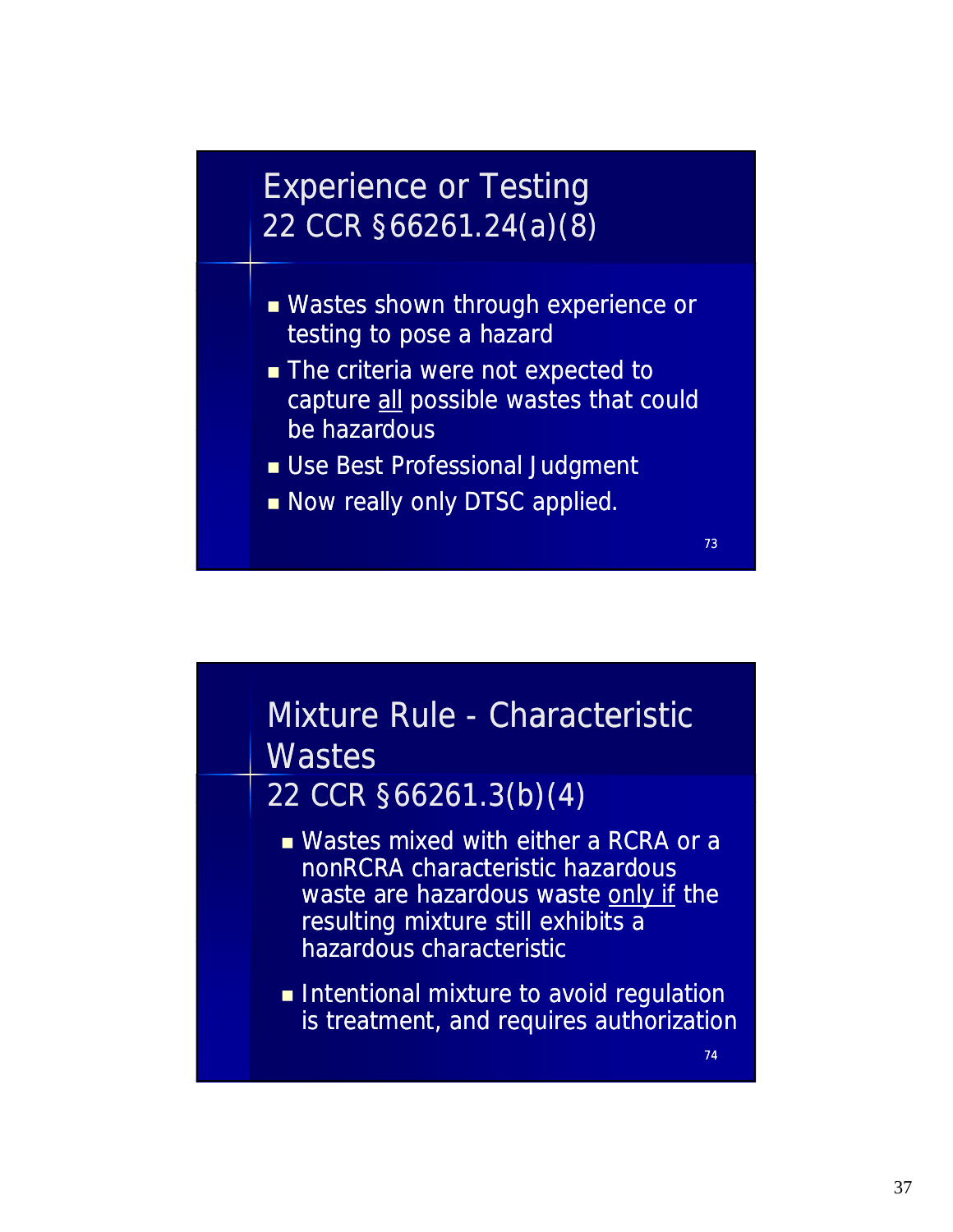

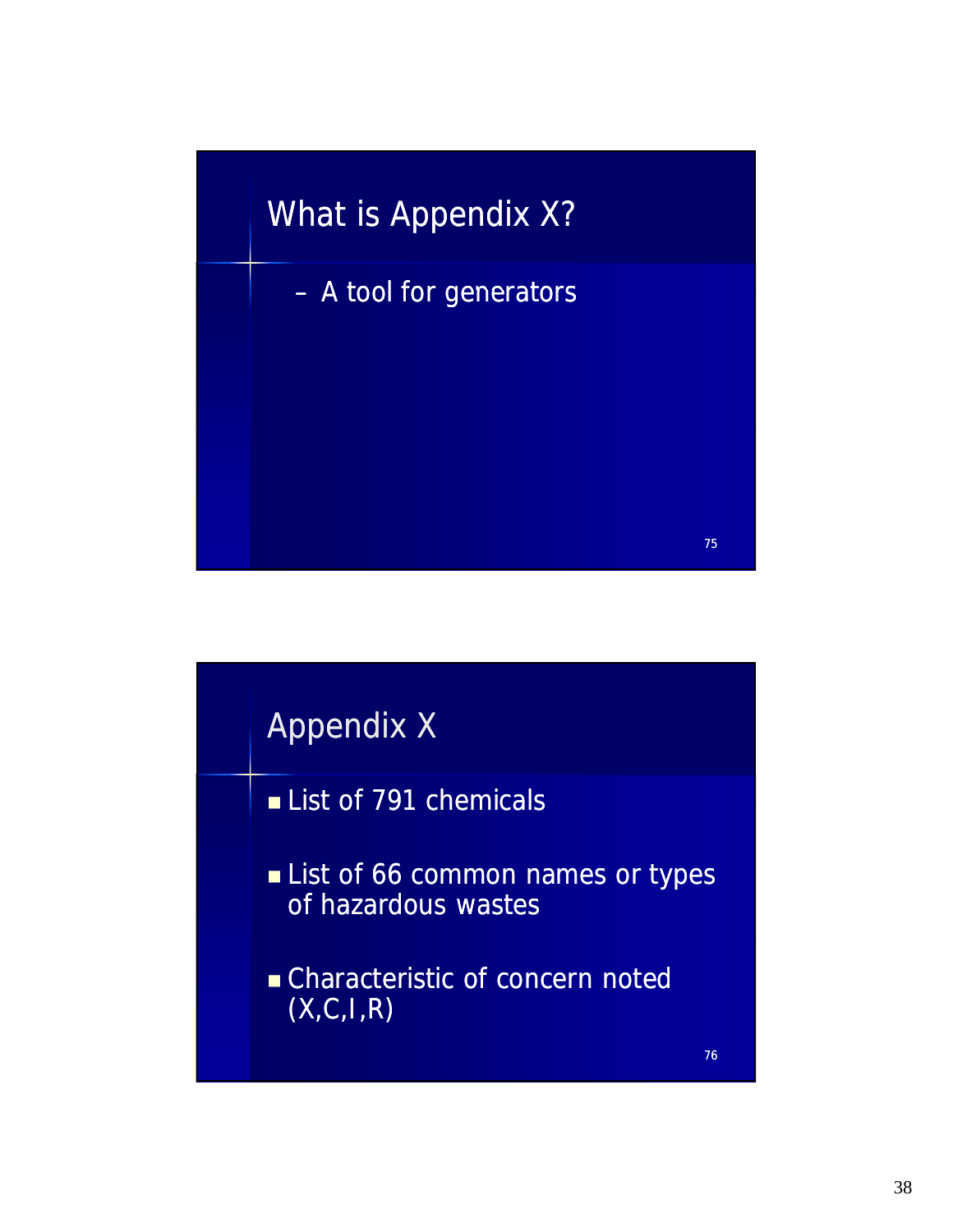# Acutely and Extremely Hazardous Wastes

- Acutely (Federal)
	- $-$ "P" listed
- **Extremely (State)** 
	- -Criteria-based
	- –Appendix X (asterisks)



- **RCRA Hazardous Wastes**
- **Non RCRA Hazardous Wastes** 
	- Acutely Hazardous Wastes
	- Extremely Hazardous Wastes
	- Special Wastes
- **Universal Wastes**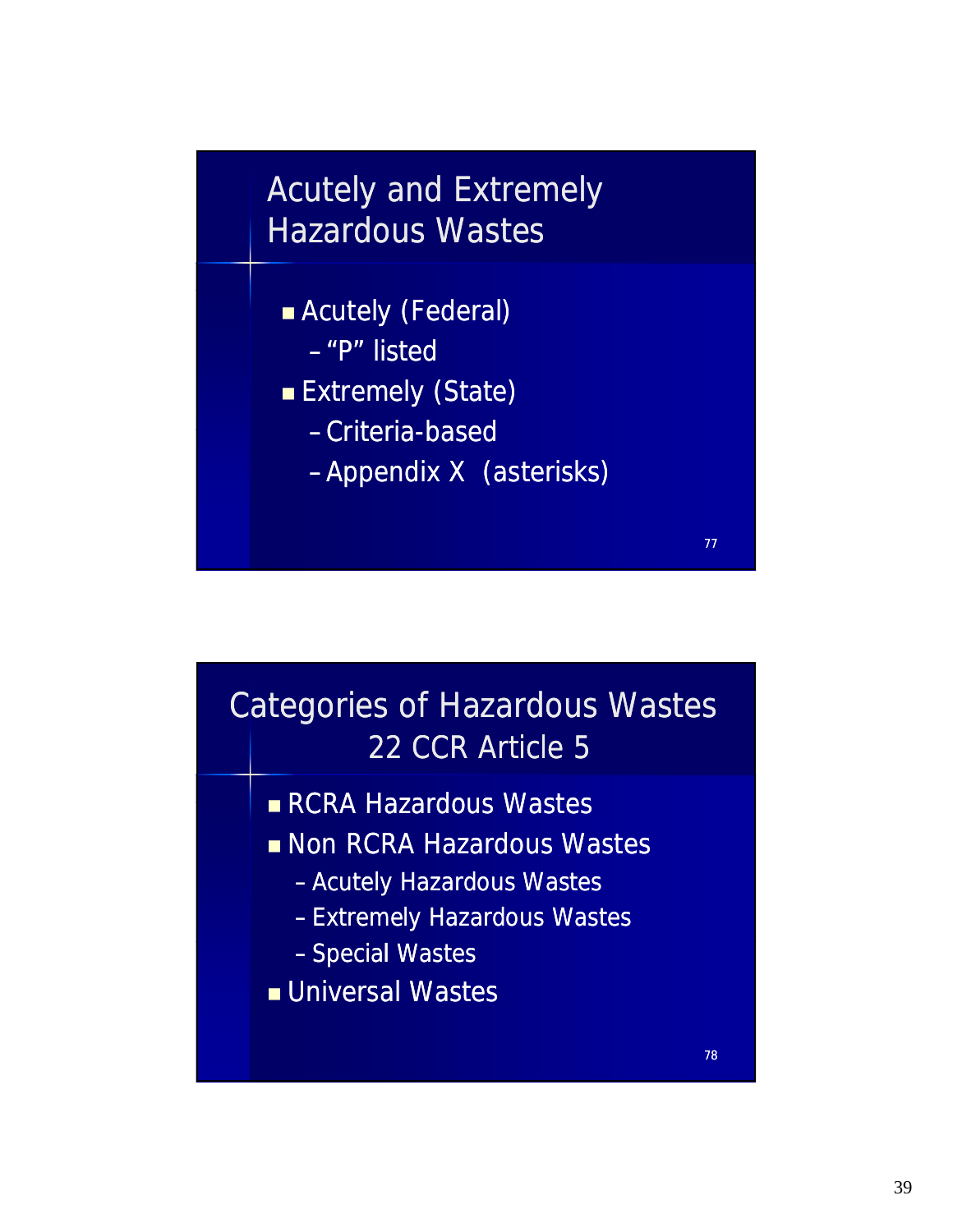

Who determines whether a waste is a hazardous waste?

- Generator's responsibility to make determination
- 22 CCR §66260.200(c)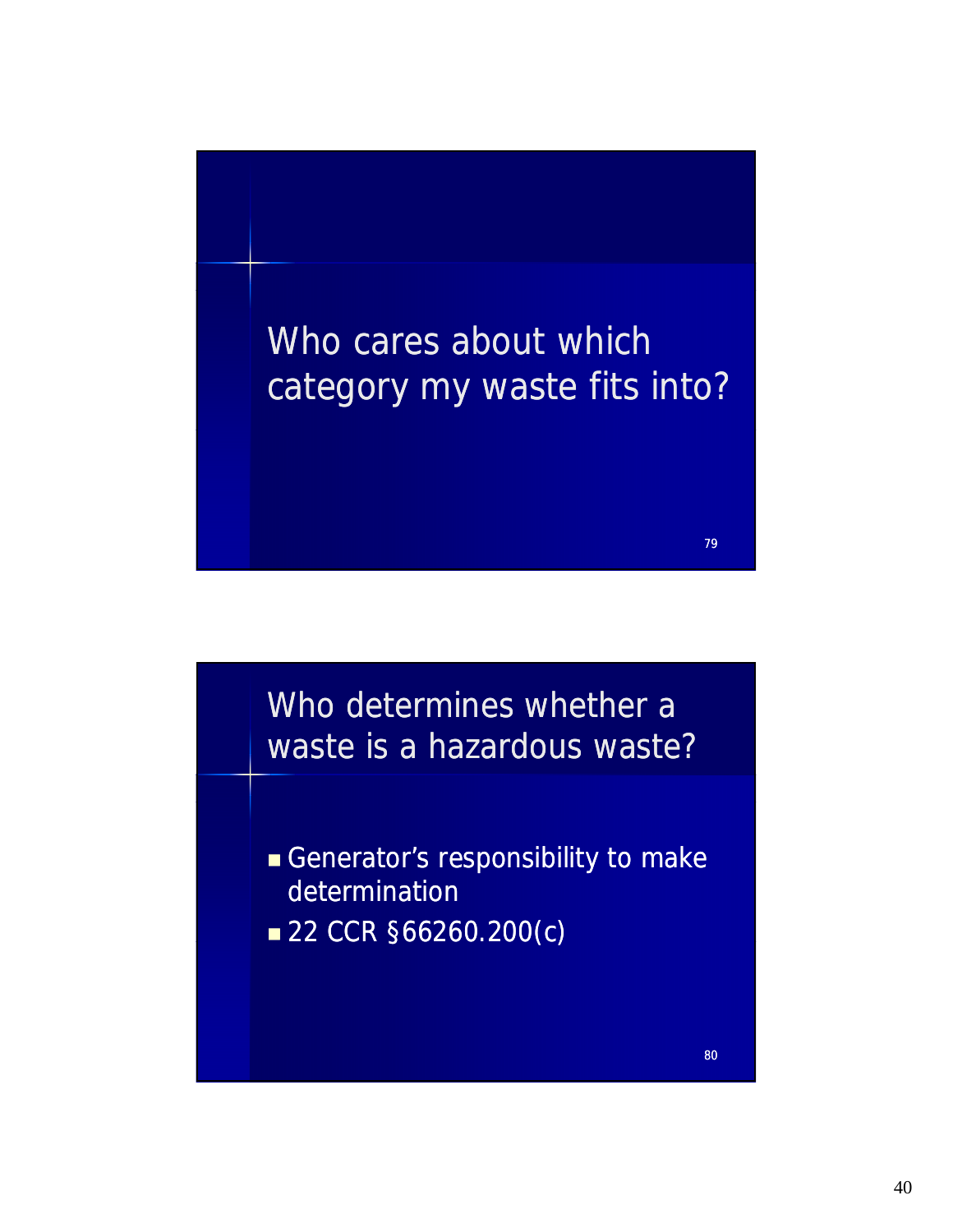Hazardous Waste Determination 22 CCR §66262.11

- **The information a waste generator** may use to classify their waste falls into two categories:
	- Generator knowledge of materials and processes used

81

– Analytical testing data

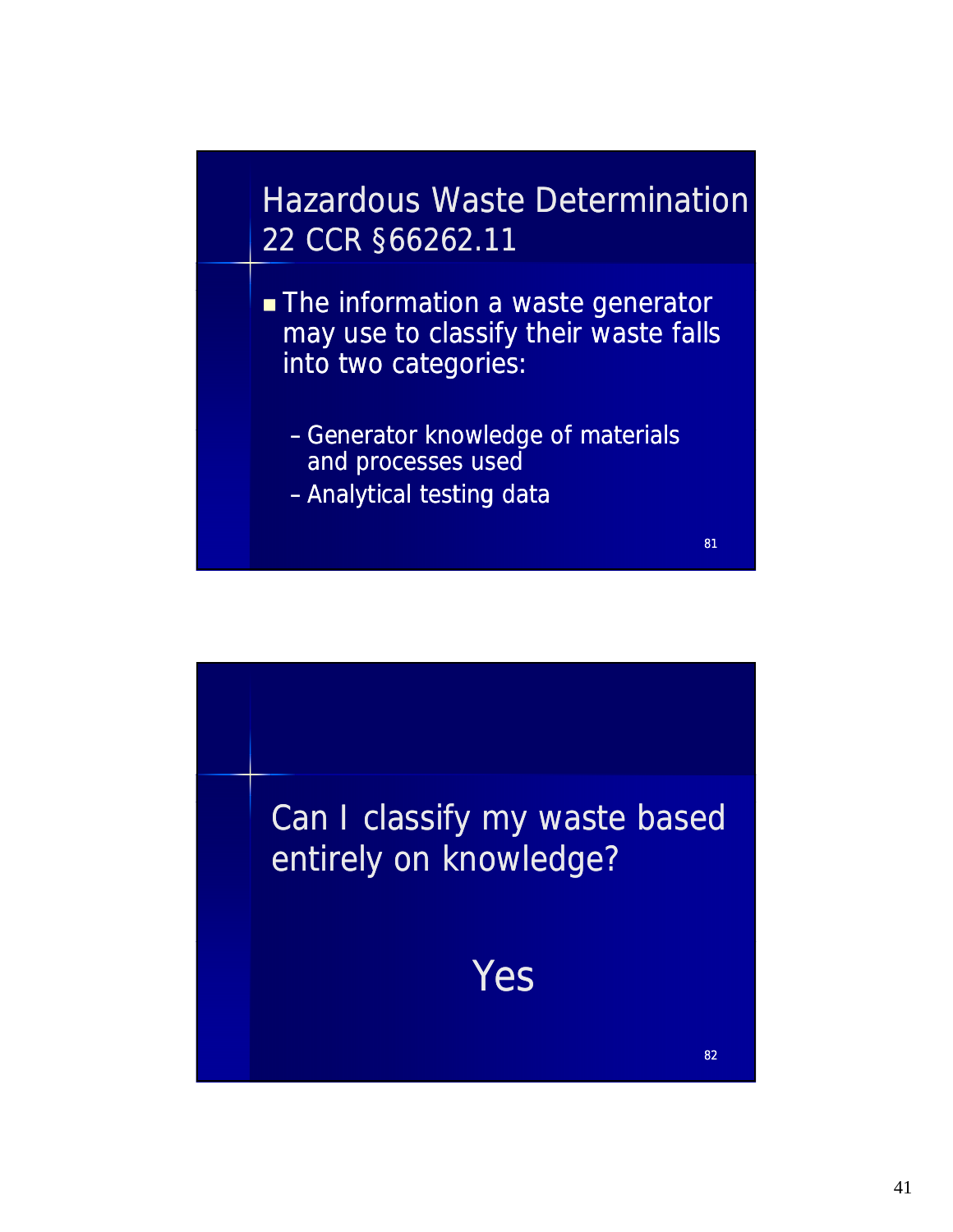

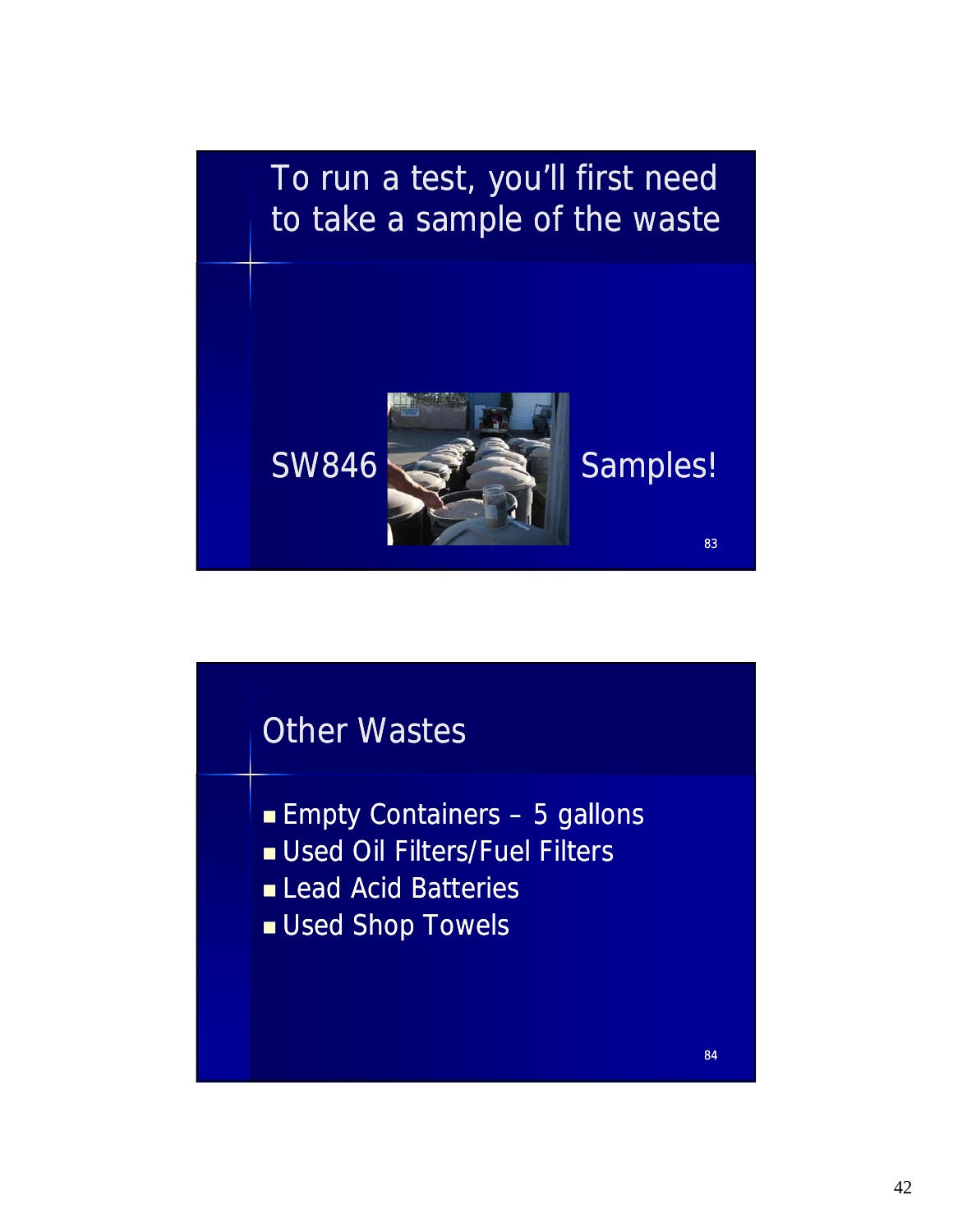# Treatment (Tiered Permitting)



OK! So I am a hazardous waste generator…

# $What$  next?

- EPA ID (eg CAL000123456)
- Annual EPA ID Questionnaire
- CUPA Permit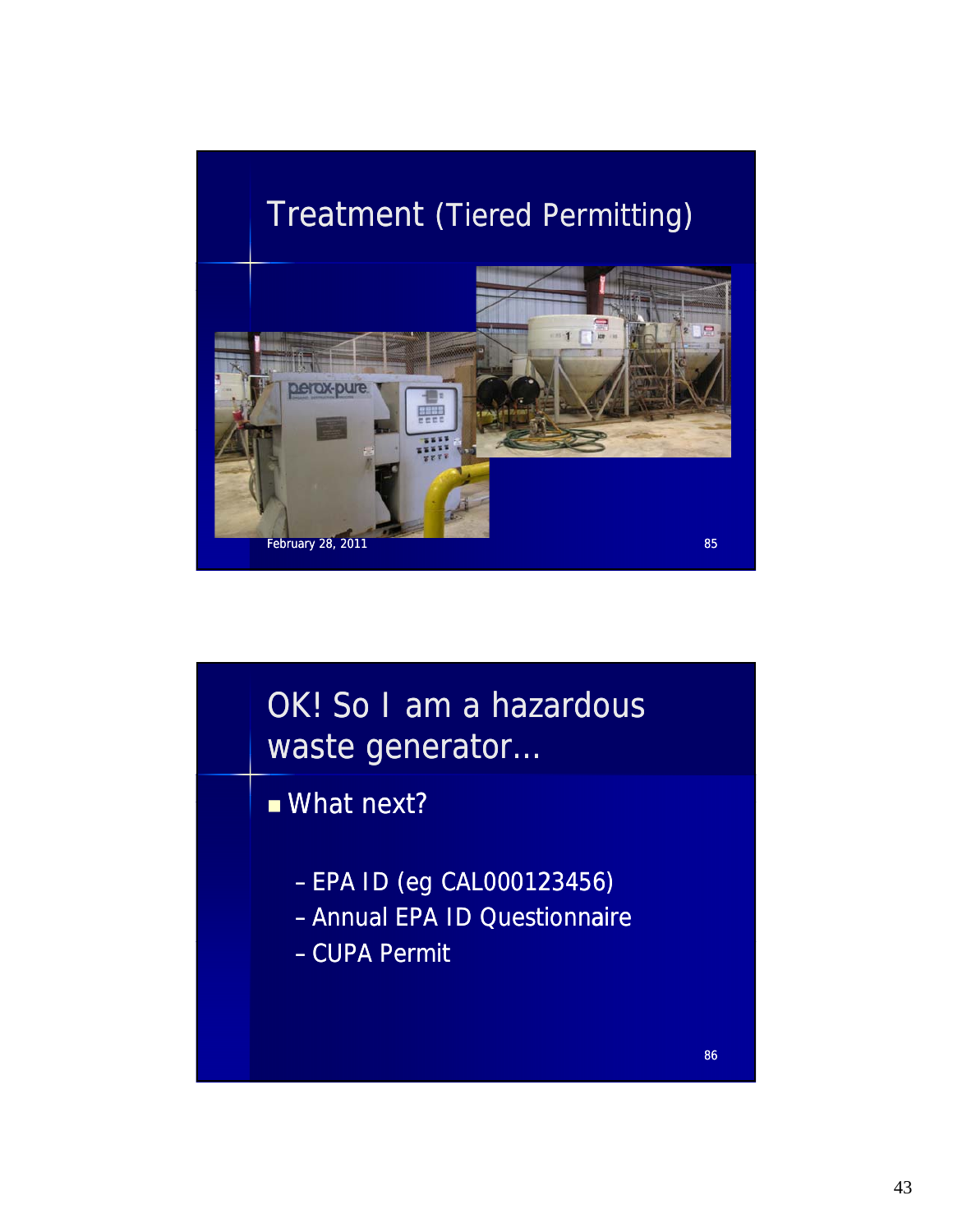# Hazardous Waste Management

- Storage Time
- Housekeeping
- **Tanks and Containers**
- **Response Plans**
- **Employee Training**
- **Recordkeeping**
- **The CUPA Inspection**

# Hazardous Waste Management

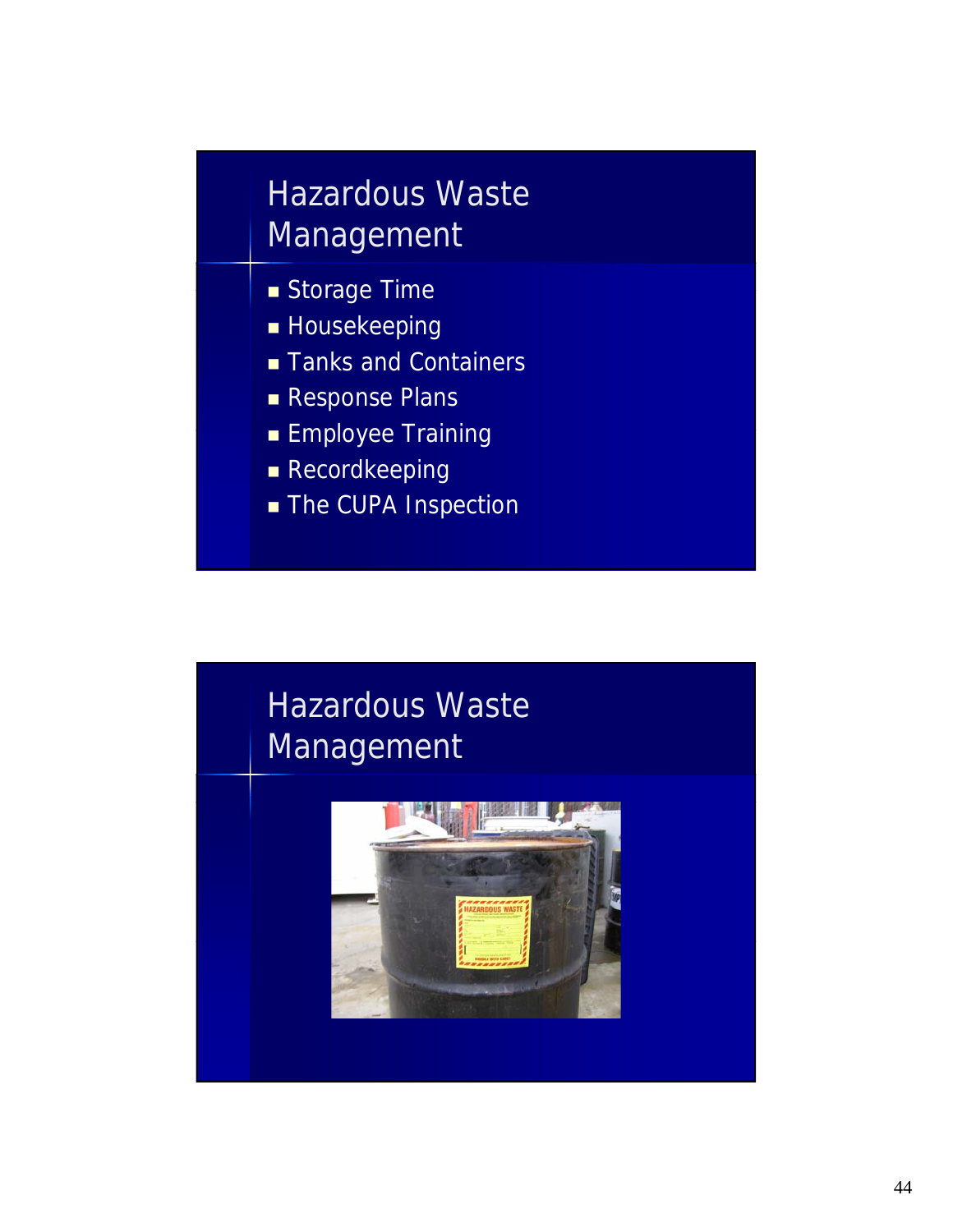

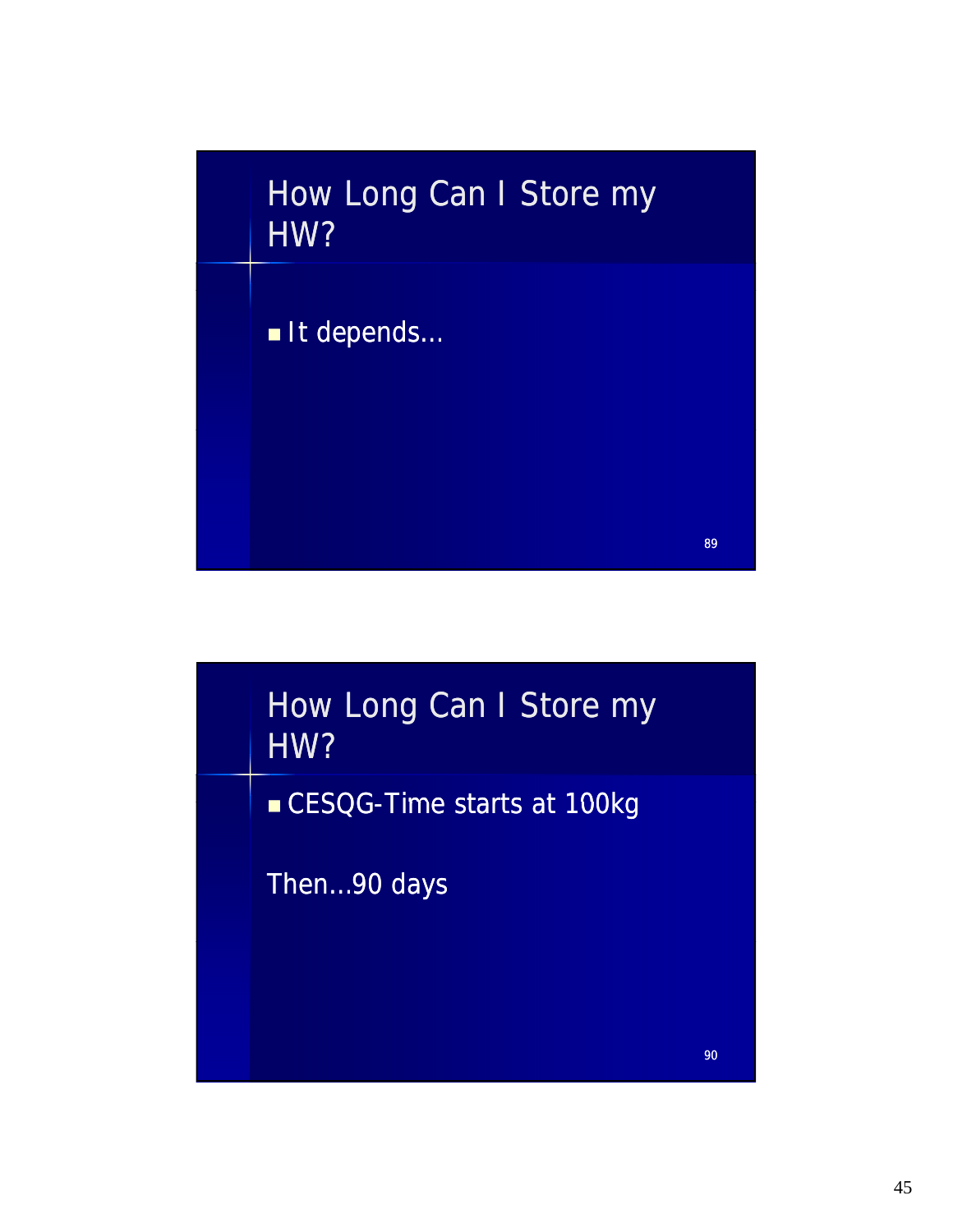

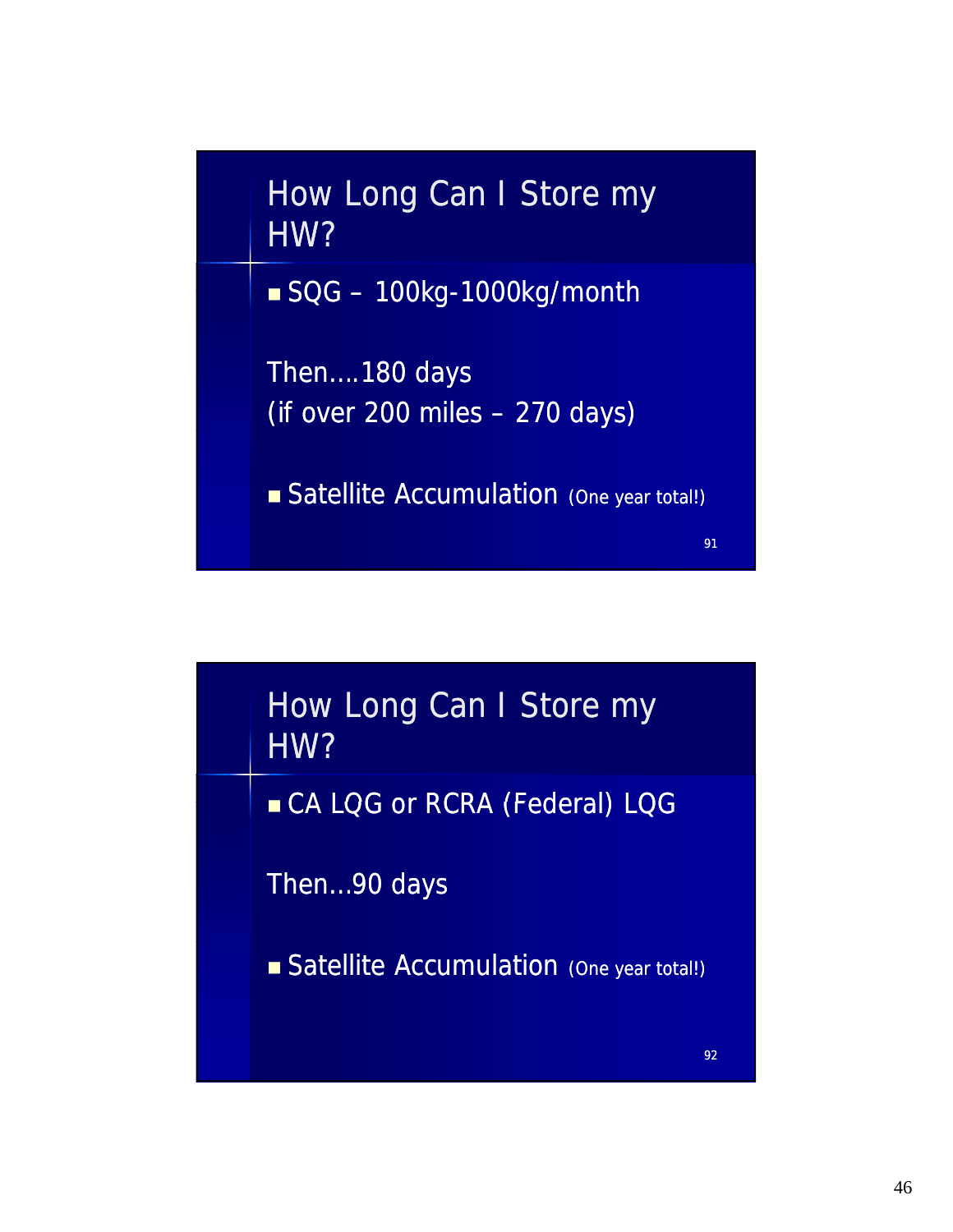# Housekeeping

- Aisle Space
- Closed containers
- Labels!!!
- Non faded labels

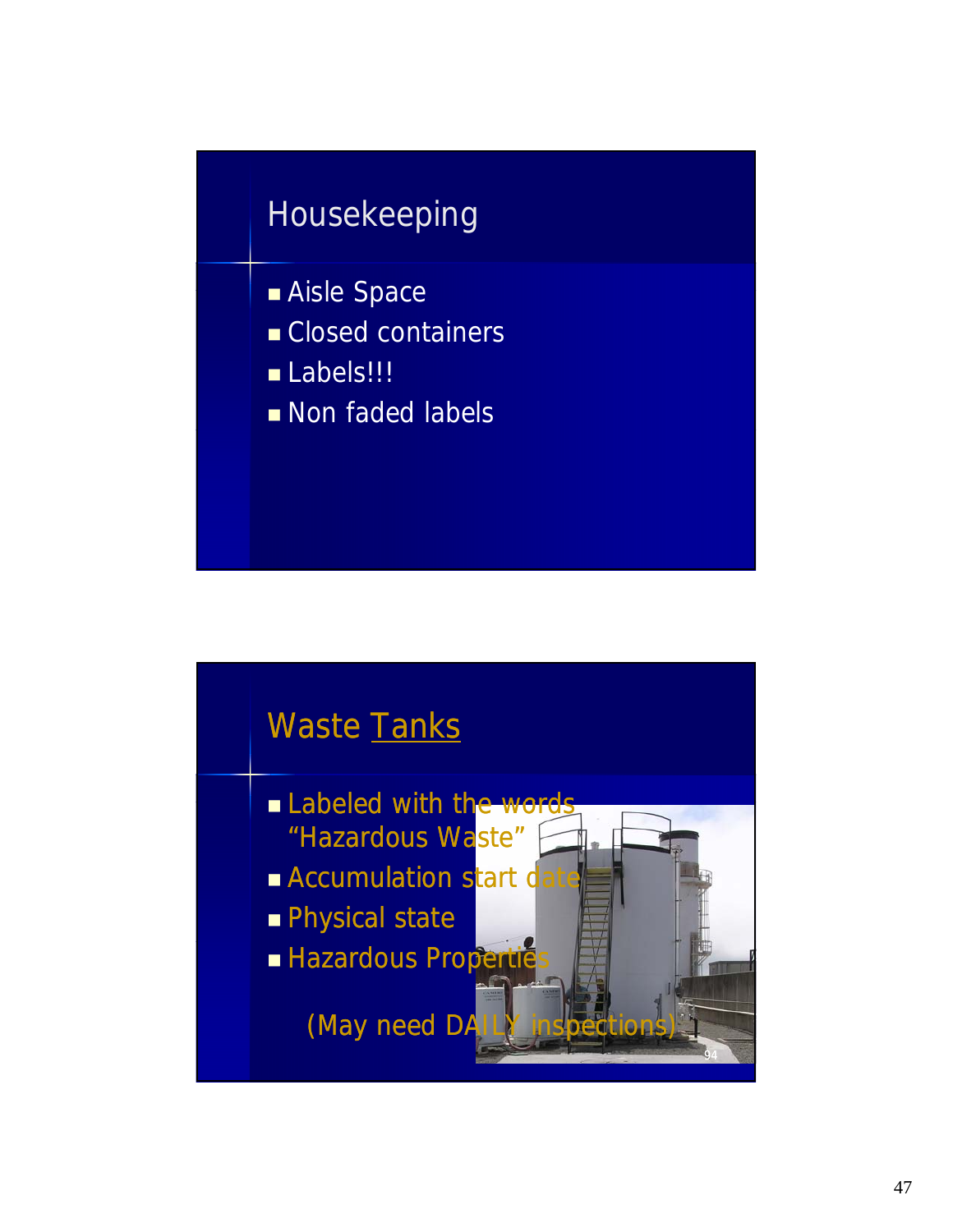# Waste Containers

- $\blacksquare$  Labeled with the words "Hazardous Waste"
- Name & Address
- **Accumulation start date**
- **Physical state**
- **Hazardous Properties**
- **Neekly Inspections**



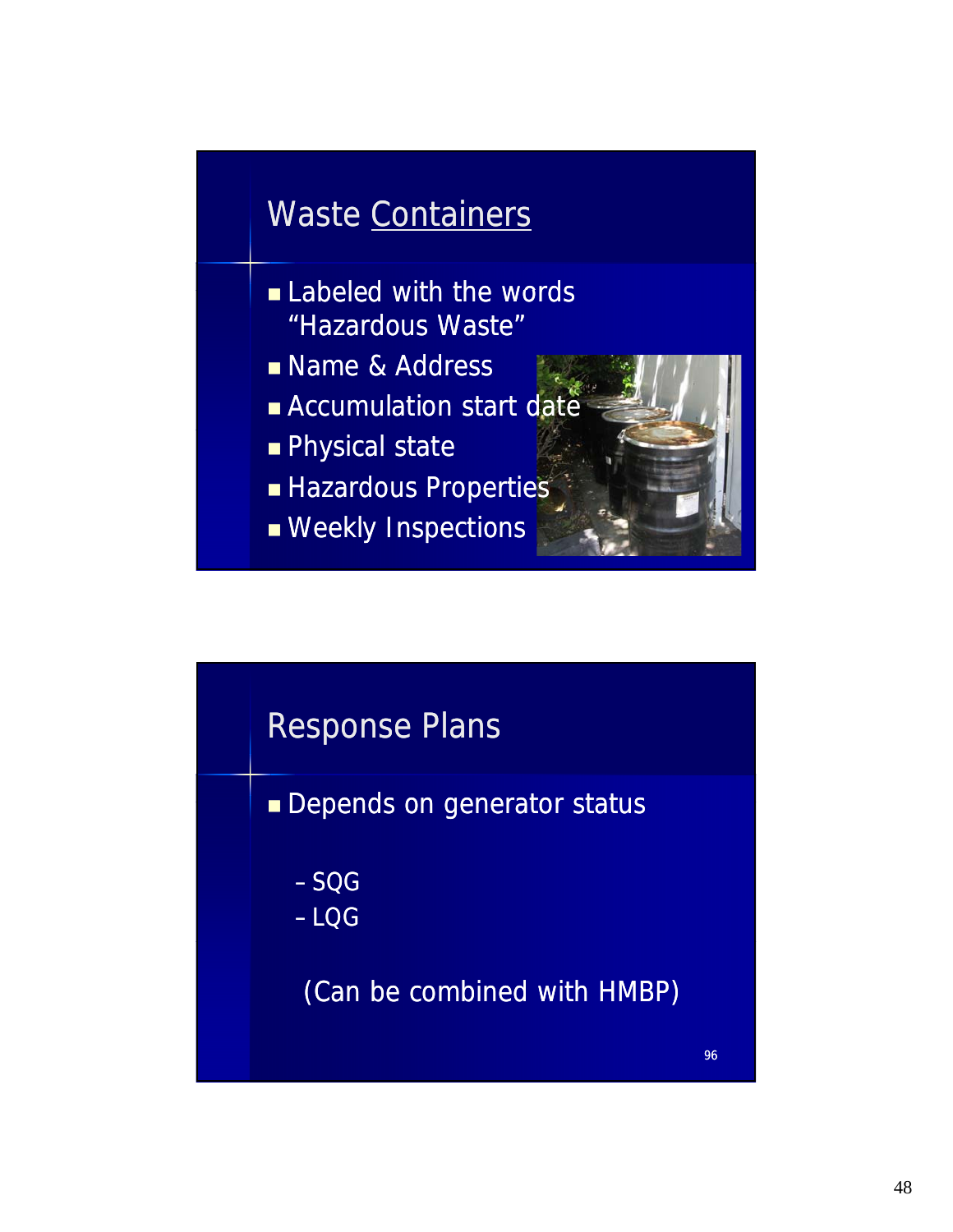